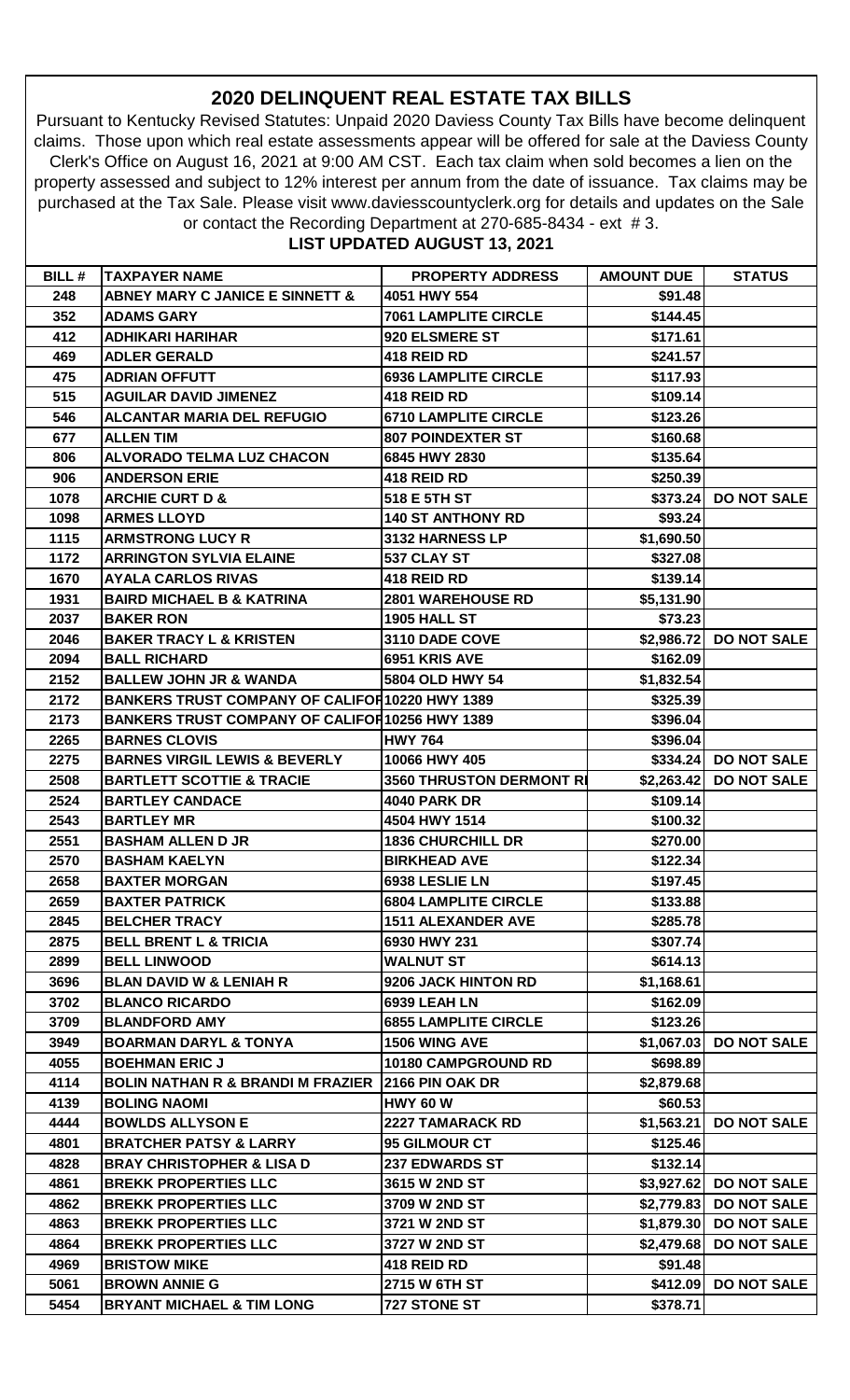| 5545         | <b>BUCKNER RAFE</b>                                                    | 814 W 7TH ST                                    | \$79.33                  |                        |
|--------------|------------------------------------------------------------------------|-------------------------------------------------|--------------------------|------------------------|
| 5546         | <b>BUCKNER RAFE A</b>                                                  | <b>728 SYCAMORE ST</b>                          | \$261.49                 |                        |
| 5659         | <b>BURCHAM KEVIN &amp; KAREN ENGLISH</b>                               | 906 E 19TH ST                                   | \$410.12                 |                        |
| 5688         | <b>BURDEN NORMA JEAN</b>                                               | 1107 HALL ST                                    | \$103.61                 |                        |
| 5706         | BURDEN WILLIAM G & MELINDA REECE   7810 HWY 81                         |                                                 | \$285.71                 |                        |
| 6106         | C H C 2735 CALUMET TRACE OBORO KY 2735 CALUMET TRACE                   |                                                 | \$10,101.87              |                        |
| 6598         | <b>CAMPBELL SCOTT &amp; AMANDA KIRSCH</b>                              | 1537 E 20TH ST                                  | \$150.36                 |                        |
| 6672         | <b>CAPPS DURBIN CRYSTAL</b>                                            | <b>520 FOUST AVE</b>                            | \$173.42                 |                        |
| 6675         | <b>CAPPS JOHNNY SR</b>                                                 | <b>516 FOUST AVE</b>                            | \$259.08                 |                        |
| 6712         | <b>CARDEN SHARON GAYLE</b>                                             | 2012 W 7TH ST                                   | \$148.56                 |                        |
| 6913         | <b>CARRICO MV</b>                                                      | <b>GEORGE ST</b>                                | \$91.46                  |                        |
| 6957         | <b>CARSTON MANAGEMENT INC</b>                                          | 1621 W 9TH ST                                   | \$161.28                 |                        |
| 7057         | <b>CASE DRILLING CO</b>                                                | 10850 MCCAMISH RD                               | \$158.26                 |                        |
| 7072         | <b>CASE STEVEN A &amp; LISA R</b>                                      | 10725 MCCAMISH RD                               |                          | \$5,207.20 DO NOT SALE |
| 7073         | <b>CASE STEVEN A &amp; LISA R</b>                                      | 10725 MCCAMISH RD                               |                          | \$585.90 DO NOT SALE   |
| 7210         | <b>CASTRO EVANGELINA</b>                                               | 819 CEDAR ST                                    | \$212.91                 |                        |
| 7211         | <b>CASTROS MARIA</b>                                                   | 418 REID RD                                     | \$255.71                 |                        |
| 7620         | <b>CHAPPELL MARCUS &amp; AMANDA</b>                                    | <b>1700 LEITCHFIELD RD</b>                      | \$307.66                 |                        |
| 7664         | <b>CHENAULT JOYCE</b>                                                  | 9891 HULSEY LP                                  | \$131.15                 |                        |
| 7791         | <b>CHURCH JUDY A</b>                                                   | <b>625 MAPLE HEIGHTS</b>                        |                          | \$268.06 DO NOT SALE   |
| 8115         | <b>CLARK RAY M</b>                                                     | <b>1511 CENTER ST</b>                           | \$252.40                 |                        |
| 8127         | <b>CLARK ROBERT M &amp; LINDA A</b>                                    | 2927 YOSEMITE DR                                | \$830.41                 | <b>DO NOT SALE</b>     |
| 8220         | <b>CLAY GEORGE S</b>                                                   | <b>CURDSVILLE DELAWARE RD</b>                   | \$60.53                  |                        |
| 8336         | <b>CLOUSE DAVID</b>                                                    | <b>2409 CRAVENS AVE</b>                         | \$112.72                 |                        |
| 8338         | <b>CLOUSE DAVID L</b>                                                  | 1027 WESTERN CT                                 | \$94.49                  |                        |
| 8339         | <b>CLOUSE DAVID L</b>                                                  | 1028 WESTERN CT                                 | \$133.95                 |                        |
| 8340         | <b>CLOUSE DAVID L &amp; VIRGINIA</b>                                   | <b>CLEVELAND RD</b>                             | \$248.97                 |                        |
| 8370         | <b>CLOUSE ROY GENE</b>                                                 | <b>2427 CRAVENS AVE</b>                         | \$304.01                 |                        |
|              |                                                                        |                                                 |                          |                        |
| 8468<br>8523 | <b>COLBURN ANGELICA</b><br><b>COLEMAN MARSHALL Q &amp; FAITH A</b>     | 9365 STANLEY BIRK CITY RD<br>3888 SPRINGTREE DR |                          | \$444.64 DO NOT SALE   |
|              |                                                                        |                                                 | \$1,105.88<br>\$2,779.83 |                        |
| 8631         | <b>COMMONWEALTH VENTURES INC</b><br><b>CONKRIGHT COREY &amp; HOLLY</b> | 616 TIME DR                                     |                          |                        |
| 8697         |                                                                        | 9318 HWY 56                                     | \$572.62                 |                        |
| 9106         | <b>COOPER RAY</b>                                                      | 12171 FLORAL RD                                 | \$112.66                 |                        |
| 9112         | <b>COOPER WILLIAM J</b>                                                | <b>2200 MCCONNELL AVE</b>                       | \$127.90                 |                        |
| 9512         | <b>CRABTREE LEWIS W</b>                                                | 814 GEORGE ST                                   | \$267.57                 |                        |
| 9707         | <b>CRIDER KENNETH Z</b>                                                | 1166 WAYSIDE DR W                               | \$1,296.59               |                        |
| 9753         | <b>CRITE CLARA LOUISE</b>                                              | 1019 JACKSON ST                                 | \$91.46                  |                        |
| 9759         | <b>CROFT KEN B</b>                                                     | 2523 BROWNS VALLEY RED H                        | \$2,178.86               |                        |
| 9780         | <b>CROSS KEITH</b>                                                     | 6756 LESLIE LN                                  | \$135.64                 |                        |
| 9792         | <b>CROWDER MARK H III</b>                                              | 1026 PLEASURE PT E                              | \$109.96                 |                        |
| 9832         | <b>CROWE KENNETH &amp; SHEILA</b>                                      | 524 ELM ST                                      | \$73.23                  |                        |
| 9833         | <b>CROWE KENNETH E &amp; NIRAMONWAN</b>                                | 522 ELM ST                                      | \$168.59                 |                        |
| 9939         | <b>CRUZ RAYMOND</b>                                                    | 6983 LEAH LN                                    | \$356.35                 |                        |
| 10038        | <b>CUSTER PERCY L &amp; ANNA</b>                                       | <b>418 TAMPA DR</b>                             | \$1,151.78               | <b>DO NOT SALE</b>     |
| 10623        | DAWSON VIOLET N & JOHNNY DAWSON 7431 GRIFFITH STATION RD               |                                                 | \$175.28                 |                        |
| 10878        | <b>DEJARNETTE VIVIAN</b>                                               | <b>1502 TRIPLETT ST</b>                         | \$652.00                 |                        |
| 11255        | <b>DOCKEMEYER CHAD O &amp; ANGELA K</b>                                | 222 HUBERT CT                                   |                          | \$1,616.54 DO NOT SALE |
| 11757        | <b>DURBIN EW</b>                                                       | 9330 HWY 81                                     | \$541.74]                | <b>DO NOT SALE</b>     |
| 11775        | <b>DURBIN SHERRY M</b>                                                 | 113 RIVER RD                                    | \$194.70                 |                        |
| 12452        | <b>ELMER STACY MCINTIRE</b>                                            | 1915 E 17TH ST                                  | \$73.83                  |                        |
| 12607        | <b>ENGLE NELSON</b>                                                    | 1105 OGLESBY ST                                 | \$137.60                 |                        |
| 12608        | <b>ENGLE NELSON</b>                                                    | 1107 OGLESBY ST                                 | \$137.60                 |                        |
| 12609        | <b>ENGLE NELSON E</b>                                                  | 815 STONE ST                                    | \$300.38                 |                        |
| 12610        | <b>ENGLE NELSON E</b>                                                  | 2417 W 9TH ST                                   | \$277.87                 |                        |
| 12611        | <b>ENGLE NELSON E</b>                                                  | 706 OMEGA ST                                    | \$209.26                 |                        |
| 12612        | <b>ENGLE NELSON E</b>                                                  | <b>2500 W 7TH ST</b>                            | \$203.82                 |                        |
| 12613        | <b>ENGLE NELSON E</b>                                                  | 2301 W 8TH ST                                   | \$120.60                 |                        |
| 12659        | <b>EPLEY JORDAN</b>                                                    | 418 REID RD                                     | \$103.84                 |                        |
| 12717        | <b>ESPINOBARRIOS SEBASTIAN</b>                                         | 6759 LESLIE LN                                  | \$215.09                 |                        |
| 12794        | <b>ETIENNE CHRISTAL</b>                                                | <b>429 W 9TH ST</b>                             | \$510.47                 |                        |
| 13005        | <b>EXLINE BETH S &amp; MICHAEL GOULD</b>                               | 732 LOCUST ST                                   | \$103.61                 |                        |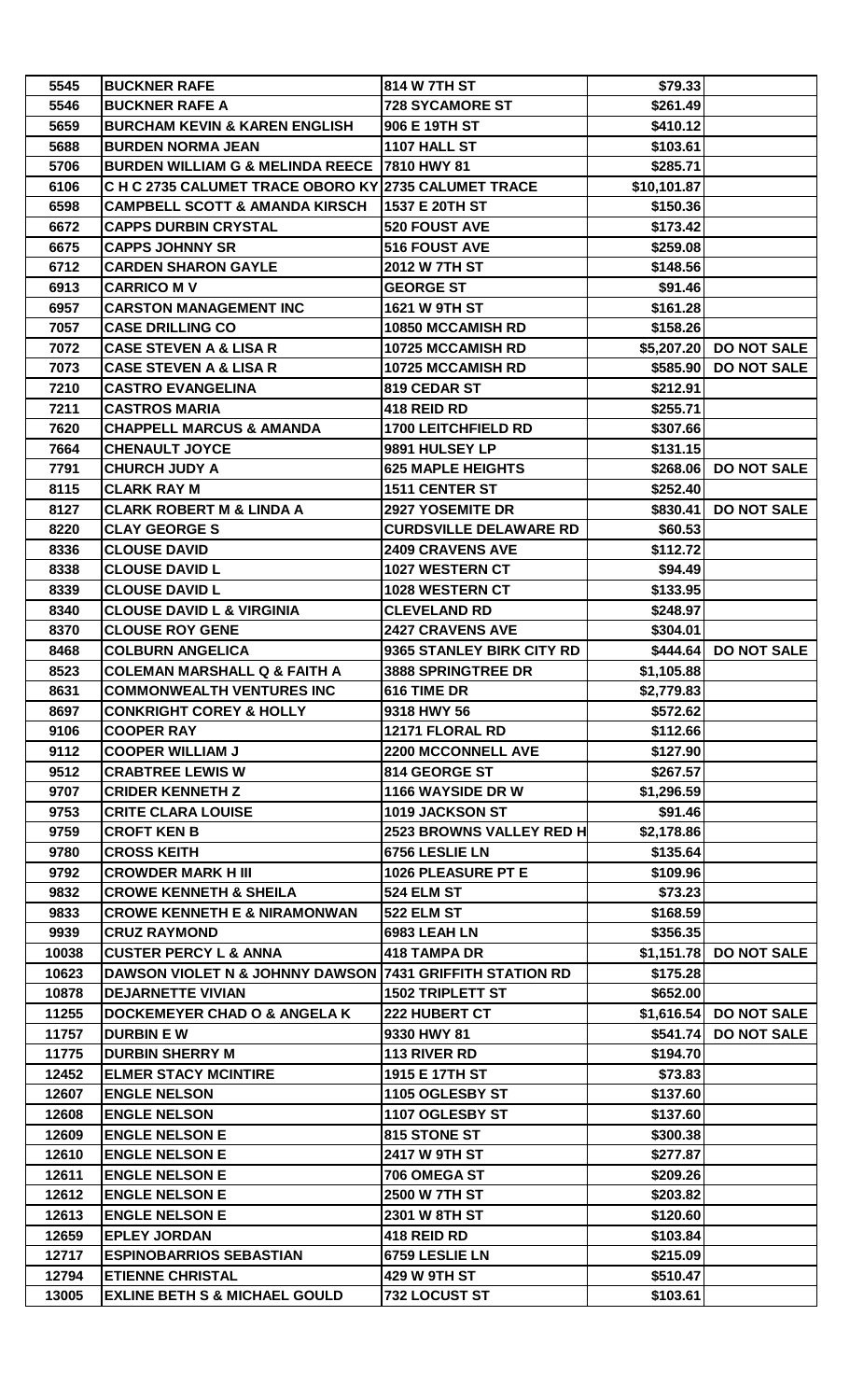| 13021<br><b>EYLICIO CHUEY &amp; KAREN</b><br>418 REID RD<br>\$444.64<br><b>EYLICIO JESSICA</b><br>418 REID RD<br>13022<br>\$135.64<br><b>FALIN JOHN KEVIN</b><br>418 REID RD<br>13102<br>\$146.20<br><b>FELDPAUSCH ROGER</b><br>6949 LESLIE LN<br>\$91.48<br>13248<br>418 REID RD<br>13293<br><b>FERGUSON CARA</b><br>\$100.32<br><b>FINCHER TONY A JR</b><br>3030 HWY 81<br>13402<br>\$135.64<br>13782<br><b>FORBES CHRISTOPHER</b><br>418 REID RD<br>\$109.14<br><b>FRANCIS MITCHELL E &amp; STEPHANIE L</b><br>2123 SURREY DR W<br><b>DO NOT SALE</b><br>14022<br>\$662.66<br>14084<br><b>FRASHURE VERNON L</b><br>4046 HWY 554<br>\$96.77<br>14539<br><b>G E B INVESTMENTS LLC</b><br>3118 WANDERING LN<br>\$1,545.55<br>14743<br><b>GARCIA FRANCISCO</b><br><b>6733 LAMPLITE CIRCLE</b><br>\$126.78<br><b>GARDNER ERNEST A &amp; ANNA MARY</b><br><b>8316 JOE HAYNES RD</b><br>\$1,362.84 DO NOT SALE<br>14773<br><b>GARRETT KEVIN &amp; KARRON</b><br><b>2049 YELVINGTON KNOTTSVIL</b><br>\$453.48<br><b>DO NOT SALE</b><br>14806<br>15046<br><b>GIBSON WILLIAM K &amp; KENDALL L M</b><br><b>418 REID RD</b><br>\$162.09<br>15195<br><b>GIPE ROBERT F</b><br>1855 ASPENWOOD CT<br>\$73.23<br>15221<br><b>GIRTEN TERRIL</b><br>2417 W 2ND ST<br>\$248.20<br><b>GLASSCOCK JAMES L &amp; LINDA L</b><br>10909 RED HILL MAXWELL RD<br>\$440.19<br><b>DO NOT SALE</b><br>15281<br>10863 RED HILL MAXWELL RD<br>15282<br><b>GLASSCOCK JAMES L &amp; LINDA L</b><br>\$700.68<br>\$144.45<br>15596<br><b>GOMEZ EVANDE</b><br><b>4040 PARK DR</b><br>15684<br><b>GOODMAN LOLA B</b><br><b>1505 ALEXANDER AVE</b><br>\$103.61<br>15685<br><b>GOODMAN LOLA B</b><br><b>1507 ALEXANDER AVE</b><br>\$79.33<br>16013<br><b>GRAY STEPHANIE</b><br>5657 OLD STATE RD<br>\$195.68<br><b>GREATHOUSE DIANE M</b><br><b>1212 INDEPENDENCE AVE</b><br>\$308.24<br>16149<br>16150<br><b>4430 POPLAR LOG BRIDGE RD</b><br><b>GREATHOUSE DIANE M</b><br>\$679.51<br><b>GREATHOUSE DIANE M</b><br>4410 POPLAR LOG BRIDGE RD<br>16151<br>\$449.01<br>16152<br><b>GREATHOUSE DIANE M</b><br><b>4420 POPLAR LOG BRIDGE RD</b><br>\$449.01<br><b>GREATHOUSE RICHARD L JR</b><br>16155<br>2018 KEENLAND PKWY<br>\$294.53<br><b>GREEN FRANCHESTERA</b><br>815 W 7TH ST<br>\$73.23<br>16177<br>603 POPLAR ST<br>\$91.46<br>16239<br><b>GREEN WILLIE JR &amp; PATSY</b><br>\$257.25<br>16433<br><b>GRIFFITH JUSTIN W</b><br><b>224 CRABTREE AVE</b><br>16547<br><b>GULLET WILLIAM</b><br>6979 KRIS AVE<br>\$232.75<br>16577<br><b>GURRION KAREN VIRGINIA</b><br><b>6905 LAMPLITE CIRCLE</b><br>\$142.73<br>11909 HWY 144<br><b>GUTHRIE</b><br>\$109.14<br>16580<br>16584<br><b>GUTIERREZ HUMBERTO</b><br>6922 LESLIE LN<br>\$126.78<br><b>HAAS ELLEN</b><br><b>2225 W 9TH ST</b><br>\$91.46<br>16657<br>16677<br><b>HADDOCK NICHOLAS L JR</b><br>418 REID RD<br>\$103.84<br><b>HAGAN JOSEPH G &amp; SHEILA K</b><br><b>156 HUMMINGBIRD LP E</b><br><b>DO NOT SALE</b><br>16765<br>\$1,162.41<br><b>HAIMES BARRY C &amp;</b><br><b>10926 GORE RD</b><br>\$720.54<br>16904<br>16958<br><b>HALE JAMES M</b><br>925 CONWAY AVE<br>\$189.85<br><b>HALL JASON &amp; RACHELLE WEDDING</b><br>418 REID RD<br>\$144.45<br>17048<br>17126<br><b>HALL TAMIKA</b><br><b>6730 LAMPLITE CIRCLE</b><br>\$126.78<br><b>HAMILL ELIZABETH R &amp; MARY C</b><br><b>2407 PARDON AVE</b><br>\$399.95<br>17179<br>17234<br><b>HAMILTON DARRELL &amp; ARTIE</b><br>914 CONWAY AVE<br>\$79.33<br><b>HAMILTON DARRELL &amp; ARTIE</b><br>\$79.33<br>17235<br>916 CONWAY AVE<br>17236<br><b>HAMILTON DARRELL &amp; ARTIE</b><br>920 CONWAY AVE<br>\$79.33<br>17237<br><b>HAMILTON DARRELL &amp; ARTIE</b><br>922 CONWAY AVE<br>\$232.97<br><b>HAMILTON JOSEPH HENRY</b><br><b>PLEASANT RIDGE LN</b><br>17314<br>\$307.74<br>17327<br><b>HAMILTON LAURA &amp;</b><br>923 LOCUST ST<br>\$266.97<br><b>1424 ALEXANDER AVE</b><br>17330<br><b>HAMILTON LESLIE F</b><br>\$249.35<br>17440<br><b>HANCOCK AARON</b><br><b>6944 LAMPLITE CIRCLE</b><br>\$268.06<br><b>HARDIN TIMOTHY W &amp; EVON M</b><br>313 LITTELL ST<br>\$158.85<br>17623<br><b>HARDISON ELIZABETH E</b><br>1708 W 4TH ST<br>\$295.50<br>17630<br><b>6836 LAMPLITE CIRCLE</b><br>17644<br><b>HARDY JACOB</b><br>\$126.78<br><b>HARRIS SAMUEL E</b><br>630 WING AVE<br>\$73.23<br>17879<br>17886<br><b>HARRISON BILLY D &amp;</b><br>1709 E 20TH ST<br>\$245.72<br><b>HART RYAN</b><br><b>1301 MORELAND AVE</b><br>17945<br>\$487.42<br>18006<br><b>HATCHER BETHANY</b><br>709 E 21ST ST<br>\$501.97<br>18168<br><b>HAWN JAMES D</b><br>3020 DAVIESS ST<br>\$97.52<br>18169<br><b>HAWS GLEN LEE JR</b><br><b>1661 GLENDALE AVE</b><br>\$225.06<br>18501<br><b>HAYDEN TIMOTHY M II</b><br>2019 KEENLAND PKWY<br>\$324.56 | 13006 | <b>EXLINE BETH S &amp; MICHAEL GOULD</b> | 800 LOCUST ST | \$103.61 |  |
|----------------------------------------------------------------------------------------------------------------------------------------------------------------------------------------------------------------------------------------------------------------------------------------------------------------------------------------------------------------------------------------------------------------------------------------------------------------------------------------------------------------------------------------------------------------------------------------------------------------------------------------------------------------------------------------------------------------------------------------------------------------------------------------------------------------------------------------------------------------------------------------------------------------------------------------------------------------------------------------------------------------------------------------------------------------------------------------------------------------------------------------------------------------------------------------------------------------------------------------------------------------------------------------------------------------------------------------------------------------------------------------------------------------------------------------------------------------------------------------------------------------------------------------------------------------------------------------------------------------------------------------------------------------------------------------------------------------------------------------------------------------------------------------------------------------------------------------------------------------------------------------------------------------------------------------------------------------------------------------------------------------------------------------------------------------------------------------------------------------------------------------------------------------------------------------------------------------------------------------------------------------------------------------------------------------------------------------------------------------------------------------------------------------------------------------------------------------------------------------------------------------------------------------------------------------------------------------------------------------------------------------------------------------------------------------------------------------------------------------------------------------------------------------------------------------------------------------------------------------------------------------------------------------------------------------------------------------------------------------------------------------------------------------------------------------------------------------------------------------------------------------------------------------------------------------------------------------------------------------------------------------------------------------------------------------------------------------------------------------------------------------------------------------------------------------------------------------------------------------------------------------------------------------------------------------------------------------------------------------------------------------------------------------------------------------------------------------------------------------------------------------------------------------------------------------------------------------------------------------------------------------------------------------------------------------------------------------------------------------------------------------------------------------------------------------------------------------------------------------------------------------------------------------------------------------------------------------------------------------------------------------------------------------------------------------------------------------------------------------------------------------------------------------------------------------------------------------------------------------------------------------------------------------------------------------------------------------------------------------------------------------------------------------------------------------------------------------------------------|-------|------------------------------------------|---------------|----------|--|
|                                                                                                                                                                                                                                                                                                                                                                                                                                                                                                                                                                                                                                                                                                                                                                                                                                                                                                                                                                                                                                                                                                                                                                                                                                                                                                                                                                                                                                                                                                                                                                                                                                                                                                                                                                                                                                                                                                                                                                                                                                                                                                                                                                                                                                                                                                                                                                                                                                                                                                                                                                                                                                                                                                                                                                                                                                                                                                                                                                                                                                                                                                                                                                                                                                                                                                                                                                                                                                                                                                                                                                                                                                                                                                                                                                                                                                                                                                                                                                                                                                                                                                                                                                                                                                                                                                                                                                                                                                                                                                                                                                                                                                                                                                                                  |       |                                          |               |          |  |
|                                                                                                                                                                                                                                                                                                                                                                                                                                                                                                                                                                                                                                                                                                                                                                                                                                                                                                                                                                                                                                                                                                                                                                                                                                                                                                                                                                                                                                                                                                                                                                                                                                                                                                                                                                                                                                                                                                                                                                                                                                                                                                                                                                                                                                                                                                                                                                                                                                                                                                                                                                                                                                                                                                                                                                                                                                                                                                                                                                                                                                                                                                                                                                                                                                                                                                                                                                                                                                                                                                                                                                                                                                                                                                                                                                                                                                                                                                                                                                                                                                                                                                                                                                                                                                                                                                                                                                                                                                                                                                                                                                                                                                                                                                                                  |       |                                          |               |          |  |
|                                                                                                                                                                                                                                                                                                                                                                                                                                                                                                                                                                                                                                                                                                                                                                                                                                                                                                                                                                                                                                                                                                                                                                                                                                                                                                                                                                                                                                                                                                                                                                                                                                                                                                                                                                                                                                                                                                                                                                                                                                                                                                                                                                                                                                                                                                                                                                                                                                                                                                                                                                                                                                                                                                                                                                                                                                                                                                                                                                                                                                                                                                                                                                                                                                                                                                                                                                                                                                                                                                                                                                                                                                                                                                                                                                                                                                                                                                                                                                                                                                                                                                                                                                                                                                                                                                                                                                                                                                                                                                                                                                                                                                                                                                                                  |       |                                          |               |          |  |
|                                                                                                                                                                                                                                                                                                                                                                                                                                                                                                                                                                                                                                                                                                                                                                                                                                                                                                                                                                                                                                                                                                                                                                                                                                                                                                                                                                                                                                                                                                                                                                                                                                                                                                                                                                                                                                                                                                                                                                                                                                                                                                                                                                                                                                                                                                                                                                                                                                                                                                                                                                                                                                                                                                                                                                                                                                                                                                                                                                                                                                                                                                                                                                                                                                                                                                                                                                                                                                                                                                                                                                                                                                                                                                                                                                                                                                                                                                                                                                                                                                                                                                                                                                                                                                                                                                                                                                                                                                                                                                                                                                                                                                                                                                                                  |       |                                          |               |          |  |
|                                                                                                                                                                                                                                                                                                                                                                                                                                                                                                                                                                                                                                                                                                                                                                                                                                                                                                                                                                                                                                                                                                                                                                                                                                                                                                                                                                                                                                                                                                                                                                                                                                                                                                                                                                                                                                                                                                                                                                                                                                                                                                                                                                                                                                                                                                                                                                                                                                                                                                                                                                                                                                                                                                                                                                                                                                                                                                                                                                                                                                                                                                                                                                                                                                                                                                                                                                                                                                                                                                                                                                                                                                                                                                                                                                                                                                                                                                                                                                                                                                                                                                                                                                                                                                                                                                                                                                                                                                                                                                                                                                                                                                                                                                                                  |       |                                          |               |          |  |
|                                                                                                                                                                                                                                                                                                                                                                                                                                                                                                                                                                                                                                                                                                                                                                                                                                                                                                                                                                                                                                                                                                                                                                                                                                                                                                                                                                                                                                                                                                                                                                                                                                                                                                                                                                                                                                                                                                                                                                                                                                                                                                                                                                                                                                                                                                                                                                                                                                                                                                                                                                                                                                                                                                                                                                                                                                                                                                                                                                                                                                                                                                                                                                                                                                                                                                                                                                                                                                                                                                                                                                                                                                                                                                                                                                                                                                                                                                                                                                                                                                                                                                                                                                                                                                                                                                                                                                                                                                                                                                                                                                                                                                                                                                                                  |       |                                          |               |          |  |
|                                                                                                                                                                                                                                                                                                                                                                                                                                                                                                                                                                                                                                                                                                                                                                                                                                                                                                                                                                                                                                                                                                                                                                                                                                                                                                                                                                                                                                                                                                                                                                                                                                                                                                                                                                                                                                                                                                                                                                                                                                                                                                                                                                                                                                                                                                                                                                                                                                                                                                                                                                                                                                                                                                                                                                                                                                                                                                                                                                                                                                                                                                                                                                                                                                                                                                                                                                                                                                                                                                                                                                                                                                                                                                                                                                                                                                                                                                                                                                                                                                                                                                                                                                                                                                                                                                                                                                                                                                                                                                                                                                                                                                                                                                                                  |       |                                          |               |          |  |
|                                                                                                                                                                                                                                                                                                                                                                                                                                                                                                                                                                                                                                                                                                                                                                                                                                                                                                                                                                                                                                                                                                                                                                                                                                                                                                                                                                                                                                                                                                                                                                                                                                                                                                                                                                                                                                                                                                                                                                                                                                                                                                                                                                                                                                                                                                                                                                                                                                                                                                                                                                                                                                                                                                                                                                                                                                                                                                                                                                                                                                                                                                                                                                                                                                                                                                                                                                                                                                                                                                                                                                                                                                                                                                                                                                                                                                                                                                                                                                                                                                                                                                                                                                                                                                                                                                                                                                                                                                                                                                                                                                                                                                                                                                                                  |       |                                          |               |          |  |
|                                                                                                                                                                                                                                                                                                                                                                                                                                                                                                                                                                                                                                                                                                                                                                                                                                                                                                                                                                                                                                                                                                                                                                                                                                                                                                                                                                                                                                                                                                                                                                                                                                                                                                                                                                                                                                                                                                                                                                                                                                                                                                                                                                                                                                                                                                                                                                                                                                                                                                                                                                                                                                                                                                                                                                                                                                                                                                                                                                                                                                                                                                                                                                                                                                                                                                                                                                                                                                                                                                                                                                                                                                                                                                                                                                                                                                                                                                                                                                                                                                                                                                                                                                                                                                                                                                                                                                                                                                                                                                                                                                                                                                                                                                                                  |       |                                          |               |          |  |
|                                                                                                                                                                                                                                                                                                                                                                                                                                                                                                                                                                                                                                                                                                                                                                                                                                                                                                                                                                                                                                                                                                                                                                                                                                                                                                                                                                                                                                                                                                                                                                                                                                                                                                                                                                                                                                                                                                                                                                                                                                                                                                                                                                                                                                                                                                                                                                                                                                                                                                                                                                                                                                                                                                                                                                                                                                                                                                                                                                                                                                                                                                                                                                                                                                                                                                                                                                                                                                                                                                                                                                                                                                                                                                                                                                                                                                                                                                                                                                                                                                                                                                                                                                                                                                                                                                                                                                                                                                                                                                                                                                                                                                                                                                                                  |       |                                          |               |          |  |
|                                                                                                                                                                                                                                                                                                                                                                                                                                                                                                                                                                                                                                                                                                                                                                                                                                                                                                                                                                                                                                                                                                                                                                                                                                                                                                                                                                                                                                                                                                                                                                                                                                                                                                                                                                                                                                                                                                                                                                                                                                                                                                                                                                                                                                                                                                                                                                                                                                                                                                                                                                                                                                                                                                                                                                                                                                                                                                                                                                                                                                                                                                                                                                                                                                                                                                                                                                                                                                                                                                                                                                                                                                                                                                                                                                                                                                                                                                                                                                                                                                                                                                                                                                                                                                                                                                                                                                                                                                                                                                                                                                                                                                                                                                                                  |       |                                          |               |          |  |
|                                                                                                                                                                                                                                                                                                                                                                                                                                                                                                                                                                                                                                                                                                                                                                                                                                                                                                                                                                                                                                                                                                                                                                                                                                                                                                                                                                                                                                                                                                                                                                                                                                                                                                                                                                                                                                                                                                                                                                                                                                                                                                                                                                                                                                                                                                                                                                                                                                                                                                                                                                                                                                                                                                                                                                                                                                                                                                                                                                                                                                                                                                                                                                                                                                                                                                                                                                                                                                                                                                                                                                                                                                                                                                                                                                                                                                                                                                                                                                                                                                                                                                                                                                                                                                                                                                                                                                                                                                                                                                                                                                                                                                                                                                                                  |       |                                          |               |          |  |
|                                                                                                                                                                                                                                                                                                                                                                                                                                                                                                                                                                                                                                                                                                                                                                                                                                                                                                                                                                                                                                                                                                                                                                                                                                                                                                                                                                                                                                                                                                                                                                                                                                                                                                                                                                                                                                                                                                                                                                                                                                                                                                                                                                                                                                                                                                                                                                                                                                                                                                                                                                                                                                                                                                                                                                                                                                                                                                                                                                                                                                                                                                                                                                                                                                                                                                                                                                                                                                                                                                                                                                                                                                                                                                                                                                                                                                                                                                                                                                                                                                                                                                                                                                                                                                                                                                                                                                                                                                                                                                                                                                                                                                                                                                                                  |       |                                          |               |          |  |
|                                                                                                                                                                                                                                                                                                                                                                                                                                                                                                                                                                                                                                                                                                                                                                                                                                                                                                                                                                                                                                                                                                                                                                                                                                                                                                                                                                                                                                                                                                                                                                                                                                                                                                                                                                                                                                                                                                                                                                                                                                                                                                                                                                                                                                                                                                                                                                                                                                                                                                                                                                                                                                                                                                                                                                                                                                                                                                                                                                                                                                                                                                                                                                                                                                                                                                                                                                                                                                                                                                                                                                                                                                                                                                                                                                                                                                                                                                                                                                                                                                                                                                                                                                                                                                                                                                                                                                                                                                                                                                                                                                                                                                                                                                                                  |       |                                          |               |          |  |
|                                                                                                                                                                                                                                                                                                                                                                                                                                                                                                                                                                                                                                                                                                                                                                                                                                                                                                                                                                                                                                                                                                                                                                                                                                                                                                                                                                                                                                                                                                                                                                                                                                                                                                                                                                                                                                                                                                                                                                                                                                                                                                                                                                                                                                                                                                                                                                                                                                                                                                                                                                                                                                                                                                                                                                                                                                                                                                                                                                                                                                                                                                                                                                                                                                                                                                                                                                                                                                                                                                                                                                                                                                                                                                                                                                                                                                                                                                                                                                                                                                                                                                                                                                                                                                                                                                                                                                                                                                                                                                                                                                                                                                                                                                                                  |       |                                          |               |          |  |
|                                                                                                                                                                                                                                                                                                                                                                                                                                                                                                                                                                                                                                                                                                                                                                                                                                                                                                                                                                                                                                                                                                                                                                                                                                                                                                                                                                                                                                                                                                                                                                                                                                                                                                                                                                                                                                                                                                                                                                                                                                                                                                                                                                                                                                                                                                                                                                                                                                                                                                                                                                                                                                                                                                                                                                                                                                                                                                                                                                                                                                                                                                                                                                                                                                                                                                                                                                                                                                                                                                                                                                                                                                                                                                                                                                                                                                                                                                                                                                                                                                                                                                                                                                                                                                                                                                                                                                                                                                                                                                                                                                                                                                                                                                                                  |       |                                          |               |          |  |
|                                                                                                                                                                                                                                                                                                                                                                                                                                                                                                                                                                                                                                                                                                                                                                                                                                                                                                                                                                                                                                                                                                                                                                                                                                                                                                                                                                                                                                                                                                                                                                                                                                                                                                                                                                                                                                                                                                                                                                                                                                                                                                                                                                                                                                                                                                                                                                                                                                                                                                                                                                                                                                                                                                                                                                                                                                                                                                                                                                                                                                                                                                                                                                                                                                                                                                                                                                                                                                                                                                                                                                                                                                                                                                                                                                                                                                                                                                                                                                                                                                                                                                                                                                                                                                                                                                                                                                                                                                                                                                                                                                                                                                                                                                                                  |       |                                          |               |          |  |
|                                                                                                                                                                                                                                                                                                                                                                                                                                                                                                                                                                                                                                                                                                                                                                                                                                                                                                                                                                                                                                                                                                                                                                                                                                                                                                                                                                                                                                                                                                                                                                                                                                                                                                                                                                                                                                                                                                                                                                                                                                                                                                                                                                                                                                                                                                                                                                                                                                                                                                                                                                                                                                                                                                                                                                                                                                                                                                                                                                                                                                                                                                                                                                                                                                                                                                                                                                                                                                                                                                                                                                                                                                                                                                                                                                                                                                                                                                                                                                                                                                                                                                                                                                                                                                                                                                                                                                                                                                                                                                                                                                                                                                                                                                                                  |       |                                          |               |          |  |
|                                                                                                                                                                                                                                                                                                                                                                                                                                                                                                                                                                                                                                                                                                                                                                                                                                                                                                                                                                                                                                                                                                                                                                                                                                                                                                                                                                                                                                                                                                                                                                                                                                                                                                                                                                                                                                                                                                                                                                                                                                                                                                                                                                                                                                                                                                                                                                                                                                                                                                                                                                                                                                                                                                                                                                                                                                                                                                                                                                                                                                                                                                                                                                                                                                                                                                                                                                                                                                                                                                                                                                                                                                                                                                                                                                                                                                                                                                                                                                                                                                                                                                                                                                                                                                                                                                                                                                                                                                                                                                                                                                                                                                                                                                                                  |       |                                          |               |          |  |
|                                                                                                                                                                                                                                                                                                                                                                                                                                                                                                                                                                                                                                                                                                                                                                                                                                                                                                                                                                                                                                                                                                                                                                                                                                                                                                                                                                                                                                                                                                                                                                                                                                                                                                                                                                                                                                                                                                                                                                                                                                                                                                                                                                                                                                                                                                                                                                                                                                                                                                                                                                                                                                                                                                                                                                                                                                                                                                                                                                                                                                                                                                                                                                                                                                                                                                                                                                                                                                                                                                                                                                                                                                                                                                                                                                                                                                                                                                                                                                                                                                                                                                                                                                                                                                                                                                                                                                                                                                                                                                                                                                                                                                                                                                                                  |       |                                          |               |          |  |
|                                                                                                                                                                                                                                                                                                                                                                                                                                                                                                                                                                                                                                                                                                                                                                                                                                                                                                                                                                                                                                                                                                                                                                                                                                                                                                                                                                                                                                                                                                                                                                                                                                                                                                                                                                                                                                                                                                                                                                                                                                                                                                                                                                                                                                                                                                                                                                                                                                                                                                                                                                                                                                                                                                                                                                                                                                                                                                                                                                                                                                                                                                                                                                                                                                                                                                                                                                                                                                                                                                                                                                                                                                                                                                                                                                                                                                                                                                                                                                                                                                                                                                                                                                                                                                                                                                                                                                                                                                                                                                                                                                                                                                                                                                                                  |       |                                          |               |          |  |
|                                                                                                                                                                                                                                                                                                                                                                                                                                                                                                                                                                                                                                                                                                                                                                                                                                                                                                                                                                                                                                                                                                                                                                                                                                                                                                                                                                                                                                                                                                                                                                                                                                                                                                                                                                                                                                                                                                                                                                                                                                                                                                                                                                                                                                                                                                                                                                                                                                                                                                                                                                                                                                                                                                                                                                                                                                                                                                                                                                                                                                                                                                                                                                                                                                                                                                                                                                                                                                                                                                                                                                                                                                                                                                                                                                                                                                                                                                                                                                                                                                                                                                                                                                                                                                                                                                                                                                                                                                                                                                                                                                                                                                                                                                                                  |       |                                          |               |          |  |
|                                                                                                                                                                                                                                                                                                                                                                                                                                                                                                                                                                                                                                                                                                                                                                                                                                                                                                                                                                                                                                                                                                                                                                                                                                                                                                                                                                                                                                                                                                                                                                                                                                                                                                                                                                                                                                                                                                                                                                                                                                                                                                                                                                                                                                                                                                                                                                                                                                                                                                                                                                                                                                                                                                                                                                                                                                                                                                                                                                                                                                                                                                                                                                                                                                                                                                                                                                                                                                                                                                                                                                                                                                                                                                                                                                                                                                                                                                                                                                                                                                                                                                                                                                                                                                                                                                                                                                                                                                                                                                                                                                                                                                                                                                                                  |       |                                          |               |          |  |
|                                                                                                                                                                                                                                                                                                                                                                                                                                                                                                                                                                                                                                                                                                                                                                                                                                                                                                                                                                                                                                                                                                                                                                                                                                                                                                                                                                                                                                                                                                                                                                                                                                                                                                                                                                                                                                                                                                                                                                                                                                                                                                                                                                                                                                                                                                                                                                                                                                                                                                                                                                                                                                                                                                                                                                                                                                                                                                                                                                                                                                                                                                                                                                                                                                                                                                                                                                                                                                                                                                                                                                                                                                                                                                                                                                                                                                                                                                                                                                                                                                                                                                                                                                                                                                                                                                                                                                                                                                                                                                                                                                                                                                                                                                                                  |       |                                          |               |          |  |
|                                                                                                                                                                                                                                                                                                                                                                                                                                                                                                                                                                                                                                                                                                                                                                                                                                                                                                                                                                                                                                                                                                                                                                                                                                                                                                                                                                                                                                                                                                                                                                                                                                                                                                                                                                                                                                                                                                                                                                                                                                                                                                                                                                                                                                                                                                                                                                                                                                                                                                                                                                                                                                                                                                                                                                                                                                                                                                                                                                                                                                                                                                                                                                                                                                                                                                                                                                                                                                                                                                                                                                                                                                                                                                                                                                                                                                                                                                                                                                                                                                                                                                                                                                                                                                                                                                                                                                                                                                                                                                                                                                                                                                                                                                                                  |       |                                          |               |          |  |
|                                                                                                                                                                                                                                                                                                                                                                                                                                                                                                                                                                                                                                                                                                                                                                                                                                                                                                                                                                                                                                                                                                                                                                                                                                                                                                                                                                                                                                                                                                                                                                                                                                                                                                                                                                                                                                                                                                                                                                                                                                                                                                                                                                                                                                                                                                                                                                                                                                                                                                                                                                                                                                                                                                                                                                                                                                                                                                                                                                                                                                                                                                                                                                                                                                                                                                                                                                                                                                                                                                                                                                                                                                                                                                                                                                                                                                                                                                                                                                                                                                                                                                                                                                                                                                                                                                                                                                                                                                                                                                                                                                                                                                                                                                                                  |       |                                          |               |          |  |
|                                                                                                                                                                                                                                                                                                                                                                                                                                                                                                                                                                                                                                                                                                                                                                                                                                                                                                                                                                                                                                                                                                                                                                                                                                                                                                                                                                                                                                                                                                                                                                                                                                                                                                                                                                                                                                                                                                                                                                                                                                                                                                                                                                                                                                                                                                                                                                                                                                                                                                                                                                                                                                                                                                                                                                                                                                                                                                                                                                                                                                                                                                                                                                                                                                                                                                                                                                                                                                                                                                                                                                                                                                                                                                                                                                                                                                                                                                                                                                                                                                                                                                                                                                                                                                                                                                                                                                                                                                                                                                                                                                                                                                                                                                                                  |       |                                          |               |          |  |
|                                                                                                                                                                                                                                                                                                                                                                                                                                                                                                                                                                                                                                                                                                                                                                                                                                                                                                                                                                                                                                                                                                                                                                                                                                                                                                                                                                                                                                                                                                                                                                                                                                                                                                                                                                                                                                                                                                                                                                                                                                                                                                                                                                                                                                                                                                                                                                                                                                                                                                                                                                                                                                                                                                                                                                                                                                                                                                                                                                                                                                                                                                                                                                                                                                                                                                                                                                                                                                                                                                                                                                                                                                                                                                                                                                                                                                                                                                                                                                                                                                                                                                                                                                                                                                                                                                                                                                                                                                                                                                                                                                                                                                                                                                                                  |       |                                          |               |          |  |
|                                                                                                                                                                                                                                                                                                                                                                                                                                                                                                                                                                                                                                                                                                                                                                                                                                                                                                                                                                                                                                                                                                                                                                                                                                                                                                                                                                                                                                                                                                                                                                                                                                                                                                                                                                                                                                                                                                                                                                                                                                                                                                                                                                                                                                                                                                                                                                                                                                                                                                                                                                                                                                                                                                                                                                                                                                                                                                                                                                                                                                                                                                                                                                                                                                                                                                                                                                                                                                                                                                                                                                                                                                                                                                                                                                                                                                                                                                                                                                                                                                                                                                                                                                                                                                                                                                                                                                                                                                                                                                                                                                                                                                                                                                                                  |       |                                          |               |          |  |
|                                                                                                                                                                                                                                                                                                                                                                                                                                                                                                                                                                                                                                                                                                                                                                                                                                                                                                                                                                                                                                                                                                                                                                                                                                                                                                                                                                                                                                                                                                                                                                                                                                                                                                                                                                                                                                                                                                                                                                                                                                                                                                                                                                                                                                                                                                                                                                                                                                                                                                                                                                                                                                                                                                                                                                                                                                                                                                                                                                                                                                                                                                                                                                                                                                                                                                                                                                                                                                                                                                                                                                                                                                                                                                                                                                                                                                                                                                                                                                                                                                                                                                                                                                                                                                                                                                                                                                                                                                                                                                                                                                                                                                                                                                                                  |       |                                          |               |          |  |
|                                                                                                                                                                                                                                                                                                                                                                                                                                                                                                                                                                                                                                                                                                                                                                                                                                                                                                                                                                                                                                                                                                                                                                                                                                                                                                                                                                                                                                                                                                                                                                                                                                                                                                                                                                                                                                                                                                                                                                                                                                                                                                                                                                                                                                                                                                                                                                                                                                                                                                                                                                                                                                                                                                                                                                                                                                                                                                                                                                                                                                                                                                                                                                                                                                                                                                                                                                                                                                                                                                                                                                                                                                                                                                                                                                                                                                                                                                                                                                                                                                                                                                                                                                                                                                                                                                                                                                                                                                                                                                                                                                                                                                                                                                                                  |       |                                          |               |          |  |
|                                                                                                                                                                                                                                                                                                                                                                                                                                                                                                                                                                                                                                                                                                                                                                                                                                                                                                                                                                                                                                                                                                                                                                                                                                                                                                                                                                                                                                                                                                                                                                                                                                                                                                                                                                                                                                                                                                                                                                                                                                                                                                                                                                                                                                                                                                                                                                                                                                                                                                                                                                                                                                                                                                                                                                                                                                                                                                                                                                                                                                                                                                                                                                                                                                                                                                                                                                                                                                                                                                                                                                                                                                                                                                                                                                                                                                                                                                                                                                                                                                                                                                                                                                                                                                                                                                                                                                                                                                                                                                                                                                                                                                                                                                                                  |       |                                          |               |          |  |
|                                                                                                                                                                                                                                                                                                                                                                                                                                                                                                                                                                                                                                                                                                                                                                                                                                                                                                                                                                                                                                                                                                                                                                                                                                                                                                                                                                                                                                                                                                                                                                                                                                                                                                                                                                                                                                                                                                                                                                                                                                                                                                                                                                                                                                                                                                                                                                                                                                                                                                                                                                                                                                                                                                                                                                                                                                                                                                                                                                                                                                                                                                                                                                                                                                                                                                                                                                                                                                                                                                                                                                                                                                                                                                                                                                                                                                                                                                                                                                                                                                                                                                                                                                                                                                                                                                                                                                                                                                                                                                                                                                                                                                                                                                                                  |       |                                          |               |          |  |
|                                                                                                                                                                                                                                                                                                                                                                                                                                                                                                                                                                                                                                                                                                                                                                                                                                                                                                                                                                                                                                                                                                                                                                                                                                                                                                                                                                                                                                                                                                                                                                                                                                                                                                                                                                                                                                                                                                                                                                                                                                                                                                                                                                                                                                                                                                                                                                                                                                                                                                                                                                                                                                                                                                                                                                                                                                                                                                                                                                                                                                                                                                                                                                                                                                                                                                                                                                                                                                                                                                                                                                                                                                                                                                                                                                                                                                                                                                                                                                                                                                                                                                                                                                                                                                                                                                                                                                                                                                                                                                                                                                                                                                                                                                                                  |       |                                          |               |          |  |
|                                                                                                                                                                                                                                                                                                                                                                                                                                                                                                                                                                                                                                                                                                                                                                                                                                                                                                                                                                                                                                                                                                                                                                                                                                                                                                                                                                                                                                                                                                                                                                                                                                                                                                                                                                                                                                                                                                                                                                                                                                                                                                                                                                                                                                                                                                                                                                                                                                                                                                                                                                                                                                                                                                                                                                                                                                                                                                                                                                                                                                                                                                                                                                                                                                                                                                                                                                                                                                                                                                                                                                                                                                                                                                                                                                                                                                                                                                                                                                                                                                                                                                                                                                                                                                                                                                                                                                                                                                                                                                                                                                                                                                                                                                                                  |       |                                          |               |          |  |
|                                                                                                                                                                                                                                                                                                                                                                                                                                                                                                                                                                                                                                                                                                                                                                                                                                                                                                                                                                                                                                                                                                                                                                                                                                                                                                                                                                                                                                                                                                                                                                                                                                                                                                                                                                                                                                                                                                                                                                                                                                                                                                                                                                                                                                                                                                                                                                                                                                                                                                                                                                                                                                                                                                                                                                                                                                                                                                                                                                                                                                                                                                                                                                                                                                                                                                                                                                                                                                                                                                                                                                                                                                                                                                                                                                                                                                                                                                                                                                                                                                                                                                                                                                                                                                                                                                                                                                                                                                                                                                                                                                                                                                                                                                                                  |       |                                          |               |          |  |
|                                                                                                                                                                                                                                                                                                                                                                                                                                                                                                                                                                                                                                                                                                                                                                                                                                                                                                                                                                                                                                                                                                                                                                                                                                                                                                                                                                                                                                                                                                                                                                                                                                                                                                                                                                                                                                                                                                                                                                                                                                                                                                                                                                                                                                                                                                                                                                                                                                                                                                                                                                                                                                                                                                                                                                                                                                                                                                                                                                                                                                                                                                                                                                                                                                                                                                                                                                                                                                                                                                                                                                                                                                                                                                                                                                                                                                                                                                                                                                                                                                                                                                                                                                                                                                                                                                                                                                                                                                                                                                                                                                                                                                                                                                                                  |       |                                          |               |          |  |
|                                                                                                                                                                                                                                                                                                                                                                                                                                                                                                                                                                                                                                                                                                                                                                                                                                                                                                                                                                                                                                                                                                                                                                                                                                                                                                                                                                                                                                                                                                                                                                                                                                                                                                                                                                                                                                                                                                                                                                                                                                                                                                                                                                                                                                                                                                                                                                                                                                                                                                                                                                                                                                                                                                                                                                                                                                                                                                                                                                                                                                                                                                                                                                                                                                                                                                                                                                                                                                                                                                                                                                                                                                                                                                                                                                                                                                                                                                                                                                                                                                                                                                                                                                                                                                                                                                                                                                                                                                                                                                                                                                                                                                                                                                                                  |       |                                          |               |          |  |
|                                                                                                                                                                                                                                                                                                                                                                                                                                                                                                                                                                                                                                                                                                                                                                                                                                                                                                                                                                                                                                                                                                                                                                                                                                                                                                                                                                                                                                                                                                                                                                                                                                                                                                                                                                                                                                                                                                                                                                                                                                                                                                                                                                                                                                                                                                                                                                                                                                                                                                                                                                                                                                                                                                                                                                                                                                                                                                                                                                                                                                                                                                                                                                                                                                                                                                                                                                                                                                                                                                                                                                                                                                                                                                                                                                                                                                                                                                                                                                                                                                                                                                                                                                                                                                                                                                                                                                                                                                                                                                                                                                                                                                                                                                                                  |       |                                          |               |          |  |
|                                                                                                                                                                                                                                                                                                                                                                                                                                                                                                                                                                                                                                                                                                                                                                                                                                                                                                                                                                                                                                                                                                                                                                                                                                                                                                                                                                                                                                                                                                                                                                                                                                                                                                                                                                                                                                                                                                                                                                                                                                                                                                                                                                                                                                                                                                                                                                                                                                                                                                                                                                                                                                                                                                                                                                                                                                                                                                                                                                                                                                                                                                                                                                                                                                                                                                                                                                                                                                                                                                                                                                                                                                                                                                                                                                                                                                                                                                                                                                                                                                                                                                                                                                                                                                                                                                                                                                                                                                                                                                                                                                                                                                                                                                                                  |       |                                          |               |          |  |
|                                                                                                                                                                                                                                                                                                                                                                                                                                                                                                                                                                                                                                                                                                                                                                                                                                                                                                                                                                                                                                                                                                                                                                                                                                                                                                                                                                                                                                                                                                                                                                                                                                                                                                                                                                                                                                                                                                                                                                                                                                                                                                                                                                                                                                                                                                                                                                                                                                                                                                                                                                                                                                                                                                                                                                                                                                                                                                                                                                                                                                                                                                                                                                                                                                                                                                                                                                                                                                                                                                                                                                                                                                                                                                                                                                                                                                                                                                                                                                                                                                                                                                                                                                                                                                                                                                                                                                                                                                                                                                                                                                                                                                                                                                                                  |       |                                          |               |          |  |
|                                                                                                                                                                                                                                                                                                                                                                                                                                                                                                                                                                                                                                                                                                                                                                                                                                                                                                                                                                                                                                                                                                                                                                                                                                                                                                                                                                                                                                                                                                                                                                                                                                                                                                                                                                                                                                                                                                                                                                                                                                                                                                                                                                                                                                                                                                                                                                                                                                                                                                                                                                                                                                                                                                                                                                                                                                                                                                                                                                                                                                                                                                                                                                                                                                                                                                                                                                                                                                                                                                                                                                                                                                                                                                                                                                                                                                                                                                                                                                                                                                                                                                                                                                                                                                                                                                                                                                                                                                                                                                                                                                                                                                                                                                                                  |       |                                          |               |          |  |
|                                                                                                                                                                                                                                                                                                                                                                                                                                                                                                                                                                                                                                                                                                                                                                                                                                                                                                                                                                                                                                                                                                                                                                                                                                                                                                                                                                                                                                                                                                                                                                                                                                                                                                                                                                                                                                                                                                                                                                                                                                                                                                                                                                                                                                                                                                                                                                                                                                                                                                                                                                                                                                                                                                                                                                                                                                                                                                                                                                                                                                                                                                                                                                                                                                                                                                                                                                                                                                                                                                                                                                                                                                                                                                                                                                                                                                                                                                                                                                                                                                                                                                                                                                                                                                                                                                                                                                                                                                                                                                                                                                                                                                                                                                                                  |       |                                          |               |          |  |
|                                                                                                                                                                                                                                                                                                                                                                                                                                                                                                                                                                                                                                                                                                                                                                                                                                                                                                                                                                                                                                                                                                                                                                                                                                                                                                                                                                                                                                                                                                                                                                                                                                                                                                                                                                                                                                                                                                                                                                                                                                                                                                                                                                                                                                                                                                                                                                                                                                                                                                                                                                                                                                                                                                                                                                                                                                                                                                                                                                                                                                                                                                                                                                                                                                                                                                                                                                                                                                                                                                                                                                                                                                                                                                                                                                                                                                                                                                                                                                                                                                                                                                                                                                                                                                                                                                                                                                                                                                                                                                                                                                                                                                                                                                                                  |       |                                          |               |          |  |
|                                                                                                                                                                                                                                                                                                                                                                                                                                                                                                                                                                                                                                                                                                                                                                                                                                                                                                                                                                                                                                                                                                                                                                                                                                                                                                                                                                                                                                                                                                                                                                                                                                                                                                                                                                                                                                                                                                                                                                                                                                                                                                                                                                                                                                                                                                                                                                                                                                                                                                                                                                                                                                                                                                                                                                                                                                                                                                                                                                                                                                                                                                                                                                                                                                                                                                                                                                                                                                                                                                                                                                                                                                                                                                                                                                                                                                                                                                                                                                                                                                                                                                                                                                                                                                                                                                                                                                                                                                                                                                                                                                                                                                                                                                                                  |       |                                          |               |          |  |
|                                                                                                                                                                                                                                                                                                                                                                                                                                                                                                                                                                                                                                                                                                                                                                                                                                                                                                                                                                                                                                                                                                                                                                                                                                                                                                                                                                                                                                                                                                                                                                                                                                                                                                                                                                                                                                                                                                                                                                                                                                                                                                                                                                                                                                                                                                                                                                                                                                                                                                                                                                                                                                                                                                                                                                                                                                                                                                                                                                                                                                                                                                                                                                                                                                                                                                                                                                                                                                                                                                                                                                                                                                                                                                                                                                                                                                                                                                                                                                                                                                                                                                                                                                                                                                                                                                                                                                                                                                                                                                                                                                                                                                                                                                                                  |       |                                          |               |          |  |
|                                                                                                                                                                                                                                                                                                                                                                                                                                                                                                                                                                                                                                                                                                                                                                                                                                                                                                                                                                                                                                                                                                                                                                                                                                                                                                                                                                                                                                                                                                                                                                                                                                                                                                                                                                                                                                                                                                                                                                                                                                                                                                                                                                                                                                                                                                                                                                                                                                                                                                                                                                                                                                                                                                                                                                                                                                                                                                                                                                                                                                                                                                                                                                                                                                                                                                                                                                                                                                                                                                                                                                                                                                                                                                                                                                                                                                                                                                                                                                                                                                                                                                                                                                                                                                                                                                                                                                                                                                                                                                                                                                                                                                                                                                                                  |       |                                          |               |          |  |
|                                                                                                                                                                                                                                                                                                                                                                                                                                                                                                                                                                                                                                                                                                                                                                                                                                                                                                                                                                                                                                                                                                                                                                                                                                                                                                                                                                                                                                                                                                                                                                                                                                                                                                                                                                                                                                                                                                                                                                                                                                                                                                                                                                                                                                                                                                                                                                                                                                                                                                                                                                                                                                                                                                                                                                                                                                                                                                                                                                                                                                                                                                                                                                                                                                                                                                                                                                                                                                                                                                                                                                                                                                                                                                                                                                                                                                                                                                                                                                                                                                                                                                                                                                                                                                                                                                                                                                                                                                                                                                                                                                                                                                                                                                                                  |       |                                          |               |          |  |
|                                                                                                                                                                                                                                                                                                                                                                                                                                                                                                                                                                                                                                                                                                                                                                                                                                                                                                                                                                                                                                                                                                                                                                                                                                                                                                                                                                                                                                                                                                                                                                                                                                                                                                                                                                                                                                                                                                                                                                                                                                                                                                                                                                                                                                                                                                                                                                                                                                                                                                                                                                                                                                                                                                                                                                                                                                                                                                                                                                                                                                                                                                                                                                                                                                                                                                                                                                                                                                                                                                                                                                                                                                                                                                                                                                                                                                                                                                                                                                                                                                                                                                                                                                                                                                                                                                                                                                                                                                                                                                                                                                                                                                                                                                                                  |       |                                          |               |          |  |
|                                                                                                                                                                                                                                                                                                                                                                                                                                                                                                                                                                                                                                                                                                                                                                                                                                                                                                                                                                                                                                                                                                                                                                                                                                                                                                                                                                                                                                                                                                                                                                                                                                                                                                                                                                                                                                                                                                                                                                                                                                                                                                                                                                                                                                                                                                                                                                                                                                                                                                                                                                                                                                                                                                                                                                                                                                                                                                                                                                                                                                                                                                                                                                                                                                                                                                                                                                                                                                                                                                                                                                                                                                                                                                                                                                                                                                                                                                                                                                                                                                                                                                                                                                                                                                                                                                                                                                                                                                                                                                                                                                                                                                                                                                                                  |       |                                          |               |          |  |
|                                                                                                                                                                                                                                                                                                                                                                                                                                                                                                                                                                                                                                                                                                                                                                                                                                                                                                                                                                                                                                                                                                                                                                                                                                                                                                                                                                                                                                                                                                                                                                                                                                                                                                                                                                                                                                                                                                                                                                                                                                                                                                                                                                                                                                                                                                                                                                                                                                                                                                                                                                                                                                                                                                                                                                                                                                                                                                                                                                                                                                                                                                                                                                                                                                                                                                                                                                                                                                                                                                                                                                                                                                                                                                                                                                                                                                                                                                                                                                                                                                                                                                                                                                                                                                                                                                                                                                                                                                                                                                                                                                                                                                                                                                                                  |       |                                          |               |          |  |
|                                                                                                                                                                                                                                                                                                                                                                                                                                                                                                                                                                                                                                                                                                                                                                                                                                                                                                                                                                                                                                                                                                                                                                                                                                                                                                                                                                                                                                                                                                                                                                                                                                                                                                                                                                                                                                                                                                                                                                                                                                                                                                                                                                                                                                                                                                                                                                                                                                                                                                                                                                                                                                                                                                                                                                                                                                                                                                                                                                                                                                                                                                                                                                                                                                                                                                                                                                                                                                                                                                                                                                                                                                                                                                                                                                                                                                                                                                                                                                                                                                                                                                                                                                                                                                                                                                                                                                                                                                                                                                                                                                                                                                                                                                                                  |       |                                          |               |          |  |
|                                                                                                                                                                                                                                                                                                                                                                                                                                                                                                                                                                                                                                                                                                                                                                                                                                                                                                                                                                                                                                                                                                                                                                                                                                                                                                                                                                                                                                                                                                                                                                                                                                                                                                                                                                                                                                                                                                                                                                                                                                                                                                                                                                                                                                                                                                                                                                                                                                                                                                                                                                                                                                                                                                                                                                                                                                                                                                                                                                                                                                                                                                                                                                                                                                                                                                                                                                                                                                                                                                                                                                                                                                                                                                                                                                                                                                                                                                                                                                                                                                                                                                                                                                                                                                                                                                                                                                                                                                                                                                                                                                                                                                                                                                                                  |       |                                          |               |          |  |
|                                                                                                                                                                                                                                                                                                                                                                                                                                                                                                                                                                                                                                                                                                                                                                                                                                                                                                                                                                                                                                                                                                                                                                                                                                                                                                                                                                                                                                                                                                                                                                                                                                                                                                                                                                                                                                                                                                                                                                                                                                                                                                                                                                                                                                                                                                                                                                                                                                                                                                                                                                                                                                                                                                                                                                                                                                                                                                                                                                                                                                                                                                                                                                                                                                                                                                                                                                                                                                                                                                                                                                                                                                                                                                                                                                                                                                                                                                                                                                                                                                                                                                                                                                                                                                                                                                                                                                                                                                                                                                                                                                                                                                                                                                                                  |       |                                          |               |          |  |
|                                                                                                                                                                                                                                                                                                                                                                                                                                                                                                                                                                                                                                                                                                                                                                                                                                                                                                                                                                                                                                                                                                                                                                                                                                                                                                                                                                                                                                                                                                                                                                                                                                                                                                                                                                                                                                                                                                                                                                                                                                                                                                                                                                                                                                                                                                                                                                                                                                                                                                                                                                                                                                                                                                                                                                                                                                                                                                                                                                                                                                                                                                                                                                                                                                                                                                                                                                                                                                                                                                                                                                                                                                                                                                                                                                                                                                                                                                                                                                                                                                                                                                                                                                                                                                                                                                                                                                                                                                                                                                                                                                                                                                                                                                                                  |       |                                          |               |          |  |
|                                                                                                                                                                                                                                                                                                                                                                                                                                                                                                                                                                                                                                                                                                                                                                                                                                                                                                                                                                                                                                                                                                                                                                                                                                                                                                                                                                                                                                                                                                                                                                                                                                                                                                                                                                                                                                                                                                                                                                                                                                                                                                                                                                                                                                                                                                                                                                                                                                                                                                                                                                                                                                                                                                                                                                                                                                                                                                                                                                                                                                                                                                                                                                                                                                                                                                                                                                                                                                                                                                                                                                                                                                                                                                                                                                                                                                                                                                                                                                                                                                                                                                                                                                                                                                                                                                                                                                                                                                                                                                                                                                                                                                                                                                                                  |       |                                          |               |          |  |
|                                                                                                                                                                                                                                                                                                                                                                                                                                                                                                                                                                                                                                                                                                                                                                                                                                                                                                                                                                                                                                                                                                                                                                                                                                                                                                                                                                                                                                                                                                                                                                                                                                                                                                                                                                                                                                                                                                                                                                                                                                                                                                                                                                                                                                                                                                                                                                                                                                                                                                                                                                                                                                                                                                                                                                                                                                                                                                                                                                                                                                                                                                                                                                                                                                                                                                                                                                                                                                                                                                                                                                                                                                                                                                                                                                                                                                                                                                                                                                                                                                                                                                                                                                                                                                                                                                                                                                                                                                                                                                                                                                                                                                                                                                                                  |       |                                          |               |          |  |
|                                                                                                                                                                                                                                                                                                                                                                                                                                                                                                                                                                                                                                                                                                                                                                                                                                                                                                                                                                                                                                                                                                                                                                                                                                                                                                                                                                                                                                                                                                                                                                                                                                                                                                                                                                                                                                                                                                                                                                                                                                                                                                                                                                                                                                                                                                                                                                                                                                                                                                                                                                                                                                                                                                                                                                                                                                                                                                                                                                                                                                                                                                                                                                                                                                                                                                                                                                                                                                                                                                                                                                                                                                                                                                                                                                                                                                                                                                                                                                                                                                                                                                                                                                                                                                                                                                                                                                                                                                                                                                                                                                                                                                                                                                                                  |       |                                          |               |          |  |
|                                                                                                                                                                                                                                                                                                                                                                                                                                                                                                                                                                                                                                                                                                                                                                                                                                                                                                                                                                                                                                                                                                                                                                                                                                                                                                                                                                                                                                                                                                                                                                                                                                                                                                                                                                                                                                                                                                                                                                                                                                                                                                                                                                                                                                                                                                                                                                                                                                                                                                                                                                                                                                                                                                                                                                                                                                                                                                                                                                                                                                                                                                                                                                                                                                                                                                                                                                                                                                                                                                                                                                                                                                                                                                                                                                                                                                                                                                                                                                                                                                                                                                                                                                                                                                                                                                                                                                                                                                                                                                                                                                                                                                                                                                                                  |       |                                          |               |          |  |
|                                                                                                                                                                                                                                                                                                                                                                                                                                                                                                                                                                                                                                                                                                                                                                                                                                                                                                                                                                                                                                                                                                                                                                                                                                                                                                                                                                                                                                                                                                                                                                                                                                                                                                                                                                                                                                                                                                                                                                                                                                                                                                                                                                                                                                                                                                                                                                                                                                                                                                                                                                                                                                                                                                                                                                                                                                                                                                                                                                                                                                                                                                                                                                                                                                                                                                                                                                                                                                                                                                                                                                                                                                                                                                                                                                                                                                                                                                                                                                                                                                                                                                                                                                                                                                                                                                                                                                                                                                                                                                                                                                                                                                                                                                                                  |       |                                          |               |          |  |
|                                                                                                                                                                                                                                                                                                                                                                                                                                                                                                                                                                                                                                                                                                                                                                                                                                                                                                                                                                                                                                                                                                                                                                                                                                                                                                                                                                                                                                                                                                                                                                                                                                                                                                                                                                                                                                                                                                                                                                                                                                                                                                                                                                                                                                                                                                                                                                                                                                                                                                                                                                                                                                                                                                                                                                                                                                                                                                                                                                                                                                                                                                                                                                                                                                                                                                                                                                                                                                                                                                                                                                                                                                                                                                                                                                                                                                                                                                                                                                                                                                                                                                                                                                                                                                                                                                                                                                                                                                                                                                                                                                                                                                                                                                                                  |       |                                          |               |          |  |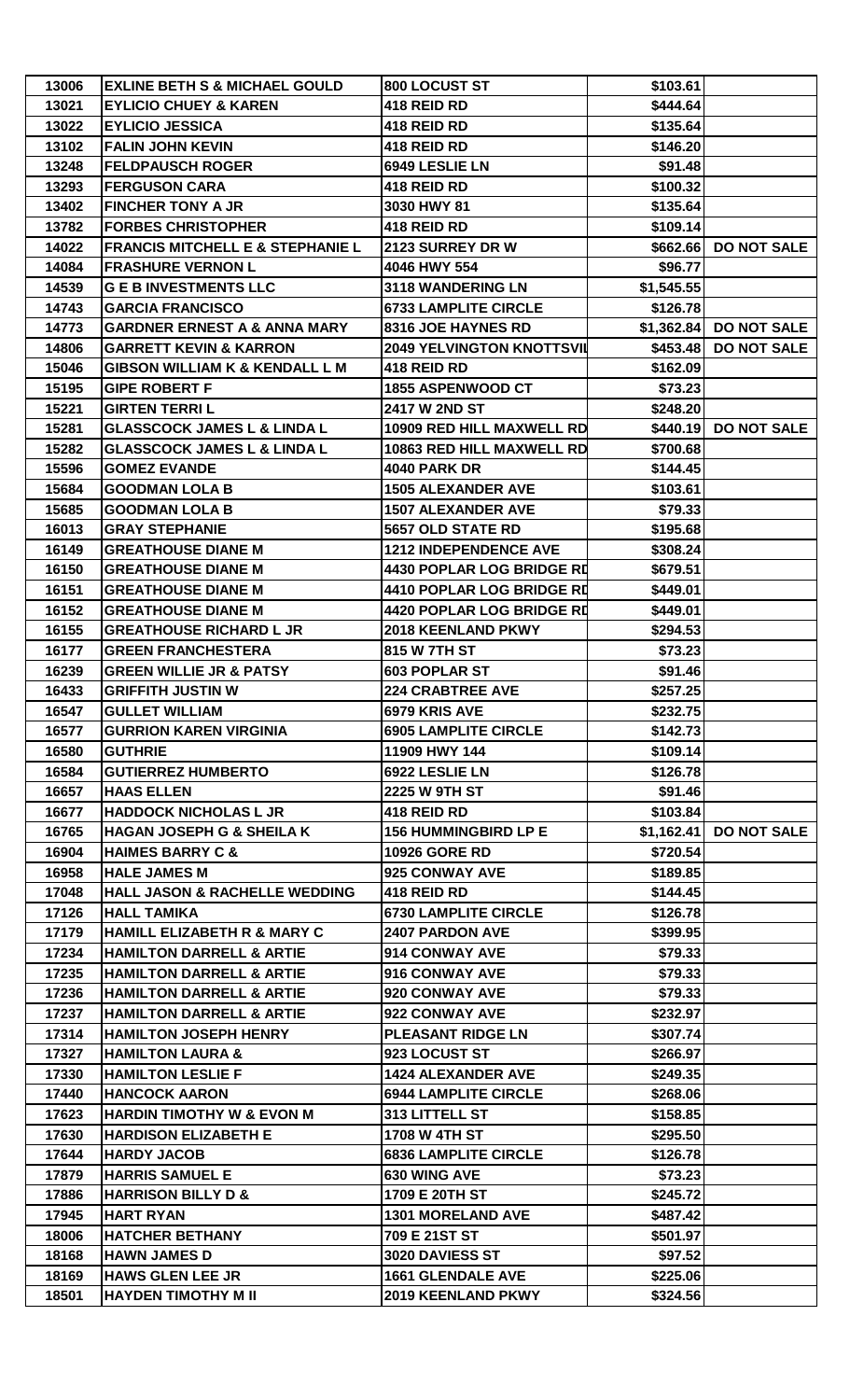| 18640 | <b>HAYSE ANDREAS</b>                     | 2504 WINDSOR AVE                 | \$820.21    |                        |
|-------|------------------------------------------|----------------------------------|-------------|------------------------|
| 18667 | <b>HEAD BRIAN F</b>                      | 4170 HWY 554                     | \$1,055.59  |                        |
| 18668 | <b>HEAD BRIAN F</b>                      | <b>HWY 554</b>                   | \$219.46    |                        |
| 18714 | <b>HEAD PATSY G</b>                      | 3507 BAYBROOK ST                 | \$980.48    |                        |
| 18737 | <b>HEADY LARRY &amp; SHARON</b>          | 8801 KINGFISHER LAKE RD          |             | \$2,681.89 DO NOT SALE |
| 18797 | <b>HEDGES RICHARD &amp; DENNAE</b>       | 2207 W 1ST ST                    |             | \$361.09 DO NOT SALE   |
| 18861 | <b>HELM NATHAN S</b>                     | <b>6746 LAMPLITE CIRCLE</b>      | \$126.78    |                        |
| 18912 | <b>HENDERSON ELIZABETH RITA</b>          | <b>608 POINDEXTER ST</b>         | \$252.40    |                        |
| 19101 | <b>HERLEIN TIMOTHY</b>                   | <b>4040 PARK DR</b>              | \$232.75    |                        |
| 19111 | <b>HERN BRENDA LEE</b>                   | 2989 LOST LAKE COVE              | \$5,324.58  |                        |
| 19211 | <b>HICKS FRANK &amp; DONNA</b>           | <b>1919 HUGHES AVE</b>           | \$321.63    |                        |
| 19466 | HILL KENNETH WAYNE & JULIE ANN           | 2024 W 5TH ST                    | \$267.57    |                        |
| 19514 | <b>HILLARD TIFFANY B</b>                 | 109 W 19TH ST                    | \$569.40    |                        |
| 19829 | <b>HOGLE WILLIAM</b>                     | <b>4040 PARK DR</b>              | \$112.66    |                        |
| 19830 | <b>HOGLE WILLIAM C JR &amp; SHEILA G</b> | <b>465 HARMONS FERRY RD W</b>    | \$476.42    |                        |
| 19960 | <b>HOMETOWN COLONY ESTATES LLC</b>       | 5486 RED MILE LP                 | \$104.65    |                        |
| 19970 | <b>HONEYCUTT MARGARET K</b>              | 109 HIGH ST                      | \$338.69    |                        |
| 20559 | <b>HOWARD RICKY</b>                      | 10921 HWY 144                    | \$206.27    |                        |
| 20690 | <b>HOWERTON JOHN III</b>                 | <b>2653 WISTERIA GARDENS</b>     | \$1,568.52  |                        |
| 20882 | <b>HUMPHREY ELBERT &amp; NANCY</b>       | 1625 HALL ST                     | \$67.16     |                        |
|       |                                          |                                  |             |                        |
| 20992 | <b>HURM CHRISTOPHER D</b>                | 1533 E 20TH ST                   | \$281.55    |                        |
| 21063 | <b>HUSKISSON RAYMOND L</b>               | <b>7335 LAMPLITE CIRCLE</b>      | \$338.69    |                        |
| 21081 | <b>HUTCHINS CHARLES M</b>                | 418 REID RD                      | \$126.78    |                        |
| 21307 | <b>IJAMES MICHAEL</b>                    | 703 STONE ST                     | \$340.44]   | <b>DO NOT SALE</b>     |
| 21882 | <b>JACKSON KENNETH S &amp; JILL S</b>    | 2302 STRATFORD DR S              | \$2,502.66  |                        |
| 21888 | <b>JACKSON LAURA J</b>                   | 5840 MILLERS MILL RD             | \$373.99    |                        |
| 22125 | <b>JAMES RUBY H</b>                      | <b>2833 MCFARLAND AVE</b>        | \$274.18    |                        |
| 22126 | <b>JAMES RUBY H</b>                      | <b>2839 MCFARLAND AVE</b>        | \$1,540.25  |                        |
| 22189 | <b>JARBOE ROBERT M</b>                   | 8880 SACRA DR                    | \$252.14    |                        |
| 22197 | <b>JARNAGIN BILL</b>                     | <b>2625 LANCASTER AVE</b>        | \$94.49     |                        |
| 22490 | JOHNSON DOLORES JANE                     | 3518 FENMORE ST                  | \$664.43    |                        |
| 22642 | <b>JOHNSON LISA</b>                      | 305 LEGION BLVD W                | \$498.34    |                        |
| 22786 | <b>JOHNSON URIAH</b>                     | <b>6828 THOMA DR</b>             | \$170.96    |                        |
| 23093 | <b>JONES SANDRA</b>                      | 1209 HWY 279 N                   | \$91.48     |                        |
| 23163 | <b>JUAN IRMA</b>                         | 6962 LESLIE LN                   | \$104.70    |                        |
| 23164 | <b>JUAREZ ANDRES M</b>                   | 418 REID RD                      | \$135.64    |                        |
| 23165 | <b>JUAREZ LARA SAMANTHA</b>              | <b>6917 LAMPLITE CIRCLE</b>      | \$197.45    |                        |
| 23248 | K E B REAL ESTATE HOLDINGS LLC           | 2300 FREDERICA ST                | \$3,007.06  |                        |
| 23362 | <b>KAMUF KYLE</b>                        | 3040 RUSSELL RD                  | \$299.51    |                        |
| 23363 | <b>KAMUF KYLE</b>                        | 3030 RUSSELL RD                  | \$113.49    |                        |
| 23707 | <b>KELLY WILLIAM</b>                     | <b>4960 POPLAR LOG BRIDGE RD</b> | \$190.36    |                        |
| 23759 | <b>KENNEDY TAMMY</b>                     | 807 GEORGE ST                    | \$194.70    |                        |
| 23903 | <b>KEYAKRINA LLC</b>                     | <b>1407 WING AVE</b>             | \$837.49    |                        |
| 23948 | <b>KIMBLEY TIMOTHY</b>                   | 6708 LESLIE LN                   | \$193.90    |                        |
| 23949 | <b>KIMBLEY TONY</b>                      | 6961 JAMIE LN                    | \$126.78    |                        |
| 24085 | <b>KINNSER NATHAN</b>                    | <b>7021 LAMPLITE CIRCLE</b>      | \$126.78    |                        |
| 24326 | <b>KNOTT JAMES L &amp; BRENDA M</b>      | 7631 STEVENS SCHOOL RD           | \$1,567.66  |                        |
| 24404 | <b>KNUTSON ELIZABETH</b>                 | 6556 HWY 231                     | \$232.75    |                        |
| 24435 | <b>KOLLER DEBORAH ROBIN KOLLER &amp;</b> | <b>WINDY HOLLOW RD</b>           | \$370.76    |                        |
| 24542 | <b>KREISLE WALLACE K</b>                 | <b>424 HATHAWAY ST</b>           | \$79.33     |                        |
| 24722 | L C M RENTAL PROPERTIES LLC              | 3802 LEGACY RUN                  | \$12,827.23 |                        |
| 25547 | LEE GREGORY & SHIRLEY LEE                | 1909 E 10TH ST                   | \$911.64    |                        |
| 25689 | <b>LEMASTER KATHRYN &amp;</b>            | 2669 VICTORY CT E                | \$330.13    |                        |
| 25786 | <b>LEWIS KAREN</b>                       | <b>6835 LAMPLITE CIRCLE</b>      | \$100.32    |                        |
| 25942 | <b>LINDSEY HERMAN E</b>                  | 904 ELSMERE ST                   | \$73.23     |                        |
| 25948 | <b>LINDSEY KARL</b>                      | <b>1907 ALEXANDER AVE</b>        | \$97.52     |                        |
| 25973 | <b>LING ANTHONY WAYNE</b>                | 2033 ARLINGTON PK DR             | \$418.17    |                        |
| 25981 | <b>LING ROBERT LEO</b>                   | 2034 W 10TH ST                   | \$73.23     |                        |
| 26050 | <b>LLOYD VENITA</b>                      | 418 REID RD                      | \$153.27    |                        |
| 26114 | <b>LOGSDON JEFFREY</b>                   | 1529 W 2ND ST                    | \$125.48    |                        |
| 26195 | <b>LORD TRACY</b>                        | 418 REID RD                      | \$280.40    |                        |
|       |                                          |                                  |             |                        |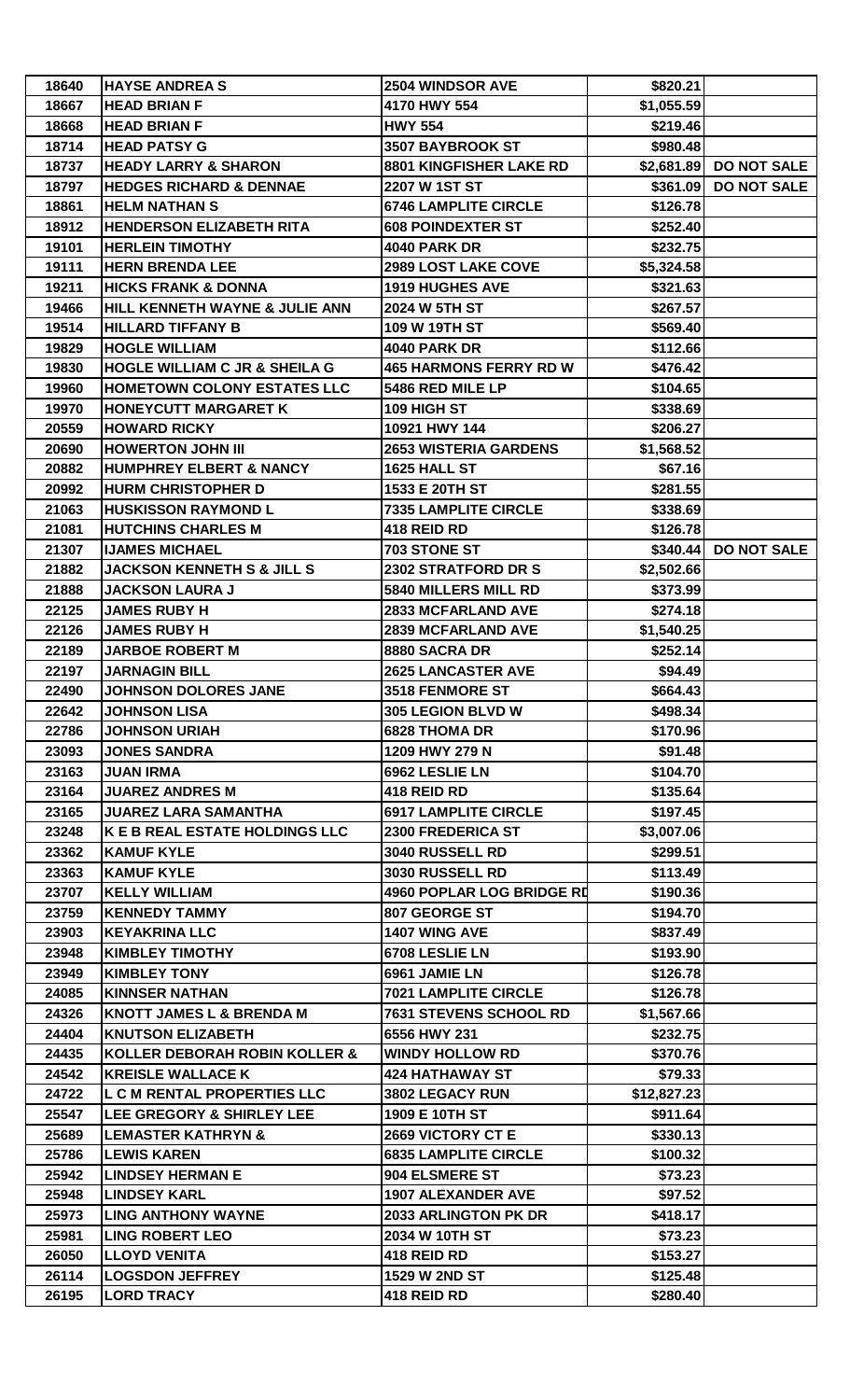| 26239 | <b>LOVE MARILYNN R &amp; TODD</b>         | 3316 OLD MILL LN             | \$2,319.90 |                        |
|-------|-------------------------------------------|------------------------------|------------|------------------------|
| 26254 | <b>LOWE CHRISTINE THOMAS</b>              | <b>2020 YORK DR</b>          | \$936.08   | <b>DO NOT SALE</b>     |
| 26402 | <b>LYNCH RONALD E &amp; TAMMY M</b>       | 801 E 21ST ST                | \$270.00   |                        |
| 26441 | <b>LYONS TROY</b>                         | 6977 LESLIE LN               | \$215.09   |                        |
| 26641 | <b>MAERTZ SUSAN MARIE</b>                 | 807 E 21ST ST                | \$201.34   |                        |
| 27090 | <b>MARTIN JOHN W II &amp;</b>             | 1718 BLUFF AVE               | \$286.37   |                        |
| 27316 | <b>MATEO FRANSICO</b>                     | 6955 KRIS AVE                | \$117.93   |                        |
| 27609 | <b>MATTINGLY WILLIAM COLE</b>             | <b>1382 STINNETT RD</b>      | \$356.35   |                        |
| 27901 | <b>MCCAMPBELL WILL</b>                    | 6873 LESLIE LN               | \$179.76   |                        |
| 28027 | <b>MCCLAIN CATHERINE</b>                  | 6924 LEAH LN                 | \$126.78   |                        |
| 28093 | <b>MCCORMICK MICHAEL</b>                  | 6556 HWY 231                 | \$188.58   |                        |
| 28200 | <b>MCDANIEL LARRY B &amp; BRENDA</b>      | 8679 JACK HINTON RD          |            | $$446.41$ DO NOT SALE  |
| 28316 | <b>MCFADDEN ERIC L</b>                    | <b>171 BOOTH FIELD RD</b>    | \$3,997.42 | <b>DO NOT SALE</b>     |
| 28323 | <b>MCFADDEN NICK</b>                      | <b>1207 INDEPENDENCE AVE</b> | \$206.84   |                        |
| 28339 | <b>MCFARLAND GREGORY WAYNE</b>            | 918 DEER HAVEN DR            | \$1,010.53 |                        |
| 28699 | <b>MEADOR SAMUEL A</b>                    | 1026 JACKSON ST              | \$221.42   |                        |
| 28781 | <b>MEISSNER WILLIAM</b>                   | <b>1706 ALEXANDER AVE</b>    | \$231.15   |                        |
| 28855 | <b>MERCER CASEY W</b>                     | 6303 HWY 762                 | \$131.15   |                        |
| 28888 | <b>MEREDITH DEBBIE</b>                    | 231 CHESTNUT GROVE RD N      |            | \$5,212.28 DO NOT SALE |
| 28970 | <b>MESERVE CRYSTAL</b>                    | 418 REID RD                  | \$96.77    |                        |
| 29041 | <b>MICHIE STANLEY</b>                     | <b>4040 PARK DR</b>          | \$91.48    |                        |
| 29155 | <b>MILES VICKI L</b>                      | 3212 PLEASANT VALLEY RD      | \$2,602.43 |                        |
| 29198 | <b>MILLAY GREGORY ALLEN</b>               | 1590 FOGLE RD                | \$506.43   |                        |
| 29227 | <b>MILLAY MARTIN</b>                      | 6776 LESLIE LN               | \$206.27   |                        |
| 29297 | <b>MILLER CHARLES S</b>                   | 426 E 20TH ST                | \$176.49   |                        |
| 29401 | <b>MILLER MARIA ELAINE</b>                | 418 REID RD                  | \$209.78   |                        |
| 29949 | <b>MOODY JOYCE G</b>                      | <b>1911 ALEXANDER AVE</b>    | \$322.22   |                        |
| 30084 | <b>MOORMAN SALLYE F</b>                   | 2519 W 8TH ST                | \$352.00   |                        |
| 30277 | <b>MORRIS RICKY D</b>                     | 736 CEDAR ST                 | \$219.59   |                        |
| 30807 | <b>MYERS JACK ENTERPRISES INC</b>         | 521 PARRISH AVE E            | \$342.25   |                        |
| 30813 | <b>MYERS KURT</b>                         | 7184 HWY 762                 | \$764.25   |                        |
| 31216 | <b>NEWTON CHARLES</b>                     | 2710 W 4TH ST                | \$337.43   |                        |
| 31298 | <b>NICOLAS WILLIAM C &amp; ANGELA D</b>   | 7416 FRENCH ISLAND RD        | \$259.22   |                        |
| 31342 | <b>NOBLE MICHAEL G &amp; CHRISTINA D</b>  | 367 CHESTNUT GROVE RD N      | \$1,011.44 |                        |
| 31841 | OHIO VALLEY MOTOR SALES LLC               | 3926 HWY 144                 | \$2,754.50 |                        |
| 32010 | <b>OOST MATTHEW J</b>                     | 3018 YOSEMITE DR             |            | \$1,508.49 DO NOT SALE |
| 32011 | <b>OOST MICHAEL D</b>                     | 2749 W 9TH ST                | \$562.09   | <b>DO NOT SALE</b>     |
| 32139 | <b>OSTEEN SONNY JOE</b>                   | 11348 HWY 431                | \$1,811.37 |                        |
| 32226 | <b>OWENS JOANNA M</b>                     | 5516 MILLERS MILL RD         | \$453.48   |                        |
| 32606 | <b>PALMER RONALD &amp; STACEY</b>         | <b>1627 PAYNE AVE</b>        |            |                        |
| 32715 | <b>PARKS MARK E &amp; DAWN</b>            | <b>2011 LANCASTER AVE</b>    | \$91.46    |                        |
|       |                                           |                              | \$395.10   |                        |
| 33432 | <b>PAYNE MARY E</b>                       | 2527 CHRISTIE PL             | \$645.30   |                        |
| 33483 | <b>PAYNE RANDY &amp; MELINDA</b>          | 10651 KELLY CEMETERY RD      | \$128.55   |                        |
| 33542 | <b>PAYNE STEVE R &amp; KAREN</b>          | 8122 HWY 231                 | \$307.74   |                        |
| 33768 | PENDLETON ROBERT F JR                     | <b>624 JACKSON ST</b>        | \$278.49   |                        |
| 33846 | PERRY JAMES SYLVESTER JR                  | 9249 KELLY CEMETERY RD       | \$690.43   | <b>DO NOT SALE</b>     |
| 33899 | PETTREY TRACY                             | <b>2229 MCCONNELL AVE</b>    | \$379.92   | <b>DO NOT SALE</b>     |
| 34058 | PHIPPS JASON M & BRITTANY K SAPP          | 6978 LESLIE LN               | \$815.36   |                        |
| 34173 | <b>PIPER DELORES J</b>                    | 3328 E 10TH ST               | \$723.65   |                        |
| 34341 | PORTER AMANDA GIBSON                      | <b>725 HATHAWAY ST</b>       | \$91.46    |                        |
| 34755 | <b>PROCTOR DOROTHY</b>                    | 418 REID RD                  | \$91.48    |                        |
| 34935 | <b>PYTLIK RICHARD</b>                     | 910 MCGILL ST                | \$79.33    |                        |
| 34989 | <b>QUINN ANTHONY</b>                      | 6834 LESLIE LN               | \$192.13   |                        |
| 35624 | <b>RECOMMENDED MANAGEMENT LLC</b>         | <b>6330 WATERFIELD DR</b>    | \$254.77   |                        |
| 35625 | <b>RECOMMENDED MANAGEMENT LLC</b>         | <b>6320 WATERFIELD DR</b>    | \$254.77   |                        |
| 35626 | RECOMMENDED MANAGEMENT TEAM LUHWY 405     |                              | \$449.01   | <b>DO NOT SALE</b>     |
| 35969 | <b>REYNOLDS DARLENE JOY</b>               | <b>1909 REID RD</b>          | \$481.72   |                        |
| 35977 | <b>REYNOLDS J W &amp; GLADYS</b>          | 1435 W 9TH ST                | \$91.46    |                        |
| 35993 | <b>REYNOLDS MARVIN E JR &amp; KAREN A</b> | 708 DEER TRAIL               | \$1,542.04 | <b>DO NOT SALE</b>     |
| 36193 | <b>RICHARDS CATALINA</b>                  | <b>RED HILL MAXWELL RD</b>   | \$131.15   |                        |
| 36273 | <b>RICHMOND E W</b>                       | <b>WRIGHTS LANDING RD</b>    | \$396.04   |                        |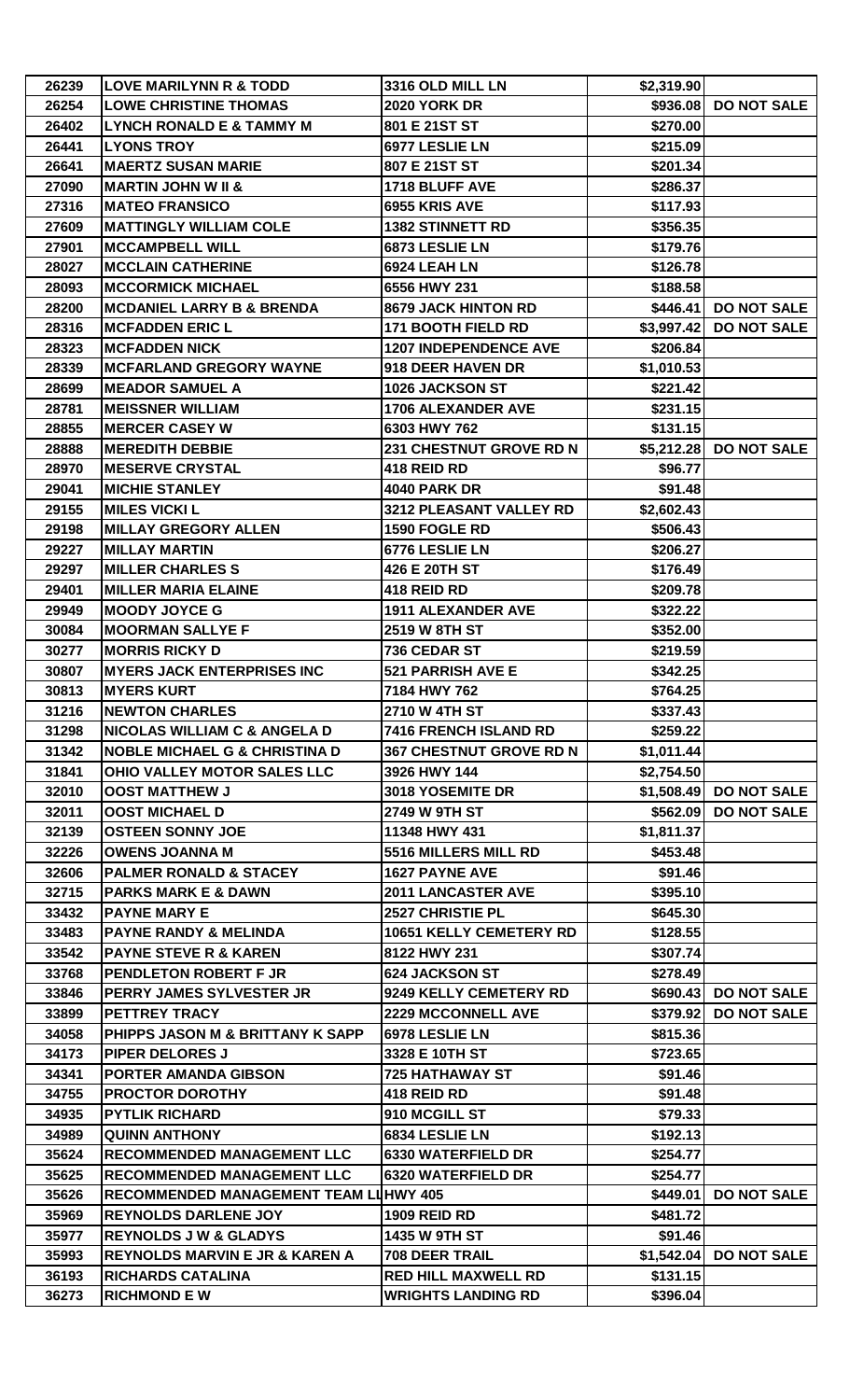| 36324 | <b>RIGGS ANGELA MARIE</b>                  | <b>1736 MCCULLOCH AVE</b>    | \$431.55    |                    |
|-------|--------------------------------------------|------------------------------|-------------|--------------------|
| 36346 | <b>RILEY BRAD</b>                          | 731 HARMONS FERRY RD W       | \$382.85    |                    |
| 36633 | <b>ROBERTS BOBBY A &amp; SHIRLEY</b>       | 2730 MORNINGSIDE DR          | \$1,035.78  |                    |
| 36726 | <b>ROBERTS JAMIE</b>                       | <b>2630 LANCASTER AVE</b>    | \$359.27    |                    |
| 36828 | <b>ROBERTS MISTY D &amp; ROBERT L D</b>    | <b>2514 PARDON AVE</b>       | \$115.74    |                    |
| 37129 | <b>RODRIGUEZ CARLOS</b>                    | 418 REID RD                  | \$103.84    |                    |
| 37147 | <b>ROGERS CAROLYN</b>                      | 6830 LESLIE LN               | \$197.45    |                    |
| 37256 | <b>ROSS HARLAN</b>                         | <b>6864 LAMPLITE CIRCLE</b>  | \$117.93    |                    |
| 37273 | <b>ROSS MURIYD</b>                         | <b>6913 LAMPLITE CIRCLE</b>  | \$126.78    |                    |
| 37422 | <b>RUDISELL BRIAN</b>                      | 7848 HWY 2830                | \$532.92    |                    |
| 37739 | <b>SADDLER SHAUNA</b>                      | <b>4334 LANDSDOWNE N</b>     | \$1,900.49  |                    |
| 37765 | <b>SALAZAR HOMERO</b>                      | 418 REID RD                  | \$197.45    |                    |
| 37971 | <b>SANTIAGO JESUS &amp; CECILIA SANTOS</b> | 1528 E 19TH ST               | \$136.99    |                    |
| 38217 | <b>SCHNEIDER JOHN &amp; TAMMY</b>          | 6751 LESLIE LN               | \$126.78    |                    |
| 38529 | <b>SETTLES JOSHUA M</b>                    | 805 LOCUST ST                | \$478.91    |                    |
| 38570 | <b>SHADRICK ERNEST &amp; MAGGIE</b>        | 2027 HUGHES AVE              | \$219.46    |                    |
| 39272 | <b>SIMS JONATHON A</b>                     | 2017 HWY 554                 | \$1,023.82  |                    |
| 39313 | <b>SINNETT EMMA</b>                        | 3957 HWY 554                 | \$312.22    |                    |
| 39314 | <b>SINNETT JAMES</b>                       | 7034 HWY 815                 | \$232.75    |                    |
| 39315 | <b>SINNETT JAMES JANICE &amp; EMMA</b>     | <b>HWY 815</b>               | \$184.14    |                    |
| 39317 | <b>SINNETT MARY ELIZABETH</b>              | 1000 JACKSON ST              | \$70.21     |                    |
| 39488 | <b>SMITH ADRIAN OWEN</b>                   | <b>252 TREMONT DR</b>        | \$431.55    |                    |
| 39674 | <b>SMITH JUNIUS K</b>                      | <b>1617 OHIO ST</b>          | \$387.82    | <b>DO NOT SALE</b> |
|       |                                            |                              |             |                    |
| 39690 | <b>SMITH M DOUGLAS</b>                     | 7103 JOE HAYNES RD           | \$453.48    |                    |
| 39810 | <b>SMITH STEVEN K &amp; DIANE</b>          | <b>3520 NEW HARTFORD RD</b>  | \$17,559.54 |                    |
| 39854 | <b>SNELSON JESSIE OLIVER</b>               | <b>GOBLER FORD RD</b>        | \$124.70    |                    |
| 39856 | <b>SNIDER KENNETH E</b>                    | <b>1701 LEITCHFIELD RD</b>   | \$985.81    | <b>DO NOT SALE</b> |
| 39889 | <b>SNYDER MICHAEL G</b>                    | <b>627 DAVIESS ST</b>        | \$437.00    |                    |
| 39974 | <b>SOSH ORVILLE &amp; KIMBERLY</b>         | <b>5756 MAY RD</b>           | \$91.48     |                    |
| 40098 | <b>SPARKS JAMES &amp; SHEILA</b>           | 908 JAMES GARRARD DR         | \$1,323.99  |                    |
| 40147 | <b>SPENCE JAMES</b>                        | 418 REID RD                  | \$250.39    |                    |
| 40240 | <b>SPURRIER STEVE</b>                      | 8931 AUBREY RD               | \$755.41    | <b>DO NOT SALE</b> |
| 40664 | <b>STEWART CHARLES R &amp; PAULA H</b>     | 1251 E 6TH ST                | \$208.68    |                    |
| 40665 | <b>STEWART CHARLES R &amp; PAULA H</b>     | <b>802 POINDEXTER ST</b>     | \$195.91    |                    |
| 40674 | <b>STEWART EDWARD R ESTATE</b>             | 390 HWY 140 W                | \$175.28    |                    |
| 40887 | <b>STONE ROSALEE P</b>                     | <b>4205 VEACH RD</b>         | \$219.46    |                    |
| 41071 | <b>STROMAN SASHA</b>                       | <b>1035 WESTERN CT</b>       | \$179.52    |                    |
| 41349 | <b>SWEENEY JOHN M &amp; WANDA M</b>        | 4925 GRAHAM LN               | \$962.02    | <b>DO NOT SALE</b> |
| 41397 | <b>SYCAMORE SQUARE HOME OW ASOC</b>        | 913 W 1ST ST                 | \$225.06    |                    |
| 41598 | <b>TAPP MAKAYLA ERIN NICOLE</b>            | 29 PLUM ST                   | \$92.06     |                    |
| 41698 | <b>TAYLOR FAYE</b>                         | <b>2010 HALL ST</b>          | \$194.70    |                    |
| 41702 | <b>TAYLOR FRONA</b>                        | 6920 KRIS AVE                | \$140.91    |                    |
| 41804 | <b>TAYLOR RIAN D</b>                       | 8635 OLD HARTFORD RD         | \$268.06    |                    |
| 41828 | <b>TAYLOR TAMMY</b>                        | 418 REID RD                  | \$119.73    |                    |
| 41900 | <b>TERRY DAKOTA S &amp; DERRICK</b>        | 2920 CHOCTAW DR              | \$776.47    |                    |
| 42822 | TLD LOGISTICS SERVICES INC                 | 2615 HWY 81                  | \$5,957.65  |                    |
| 42860 | <b>TOMAS MAGDALENA</b>                     | <b>4040 PARK DR</b>          | \$110.87    |                    |
| 42894 | <b>TONG STEPHANIE</b>                      | 1804 E 15TH ST               | \$103.61    |                    |
| 42925 | <b>TOOTERS LAWN MOWERS PRTS &amp; REP</b>  | 3210 JEFFERSON ST            | \$641.07    | <b>DO NOT SALE</b> |
| 42927 | TOP OF THE LINE INVESTMENTS CO             | <b>1212 W 4TH ST</b>         | \$260.90    |                    |
| 42937 | <b>TORREZ JESSICA</b>                      | 6947 LEAH LN                 | \$117.93    |                    |
| 42944 | <b>TOTTEN PAMELA S</b>                     | <b>1308 INDEPENDENCE AVE</b> | \$471.04    |                    |
| 42945 | <b>TOTTEN PAMELA S &amp; LOIS SPENCER</b>  | 1119 HALL ST                 | \$229.91    |                    |
| 43444 | <b>TURNER VICKI L</b>                      | <b>102 WARWICK DR W</b>      | \$423.04    |                    |
| 43513 | UNDERHILL EVERETT JR & GLENDORA            | 721 STONE ST                 | \$121.82    |                    |
| 43656 | <b>VANDERBILT MORTGAGE &amp; FINANCE</b>   | 9900 HWY 815                 | \$974.39    |                    |
| 43967 | <b>VOWELS HUBERT L SR &amp; CHRISTINE</b>  | 200 BEN FORD RD              | \$345.76    |                    |
| 44278 | <b>WALTON ANDREW C</b>                     | <b>6420 OLD STATE RD</b>     | \$100.32    |                    |
| 44540 | <b>WATERLINE ADVERTISING LLC</b>           | 1201 HALL ST                 | \$2,016.59  |                    |
| 44586 | <b>WATHEN JOHN &amp; ANGELA</b>            | 8159 CRISP RD                | \$585.90    |                    |
| 44649 | <b>WATKINS KEITH</b>                       | 625 POPLAR ST                | \$140.63    |                    |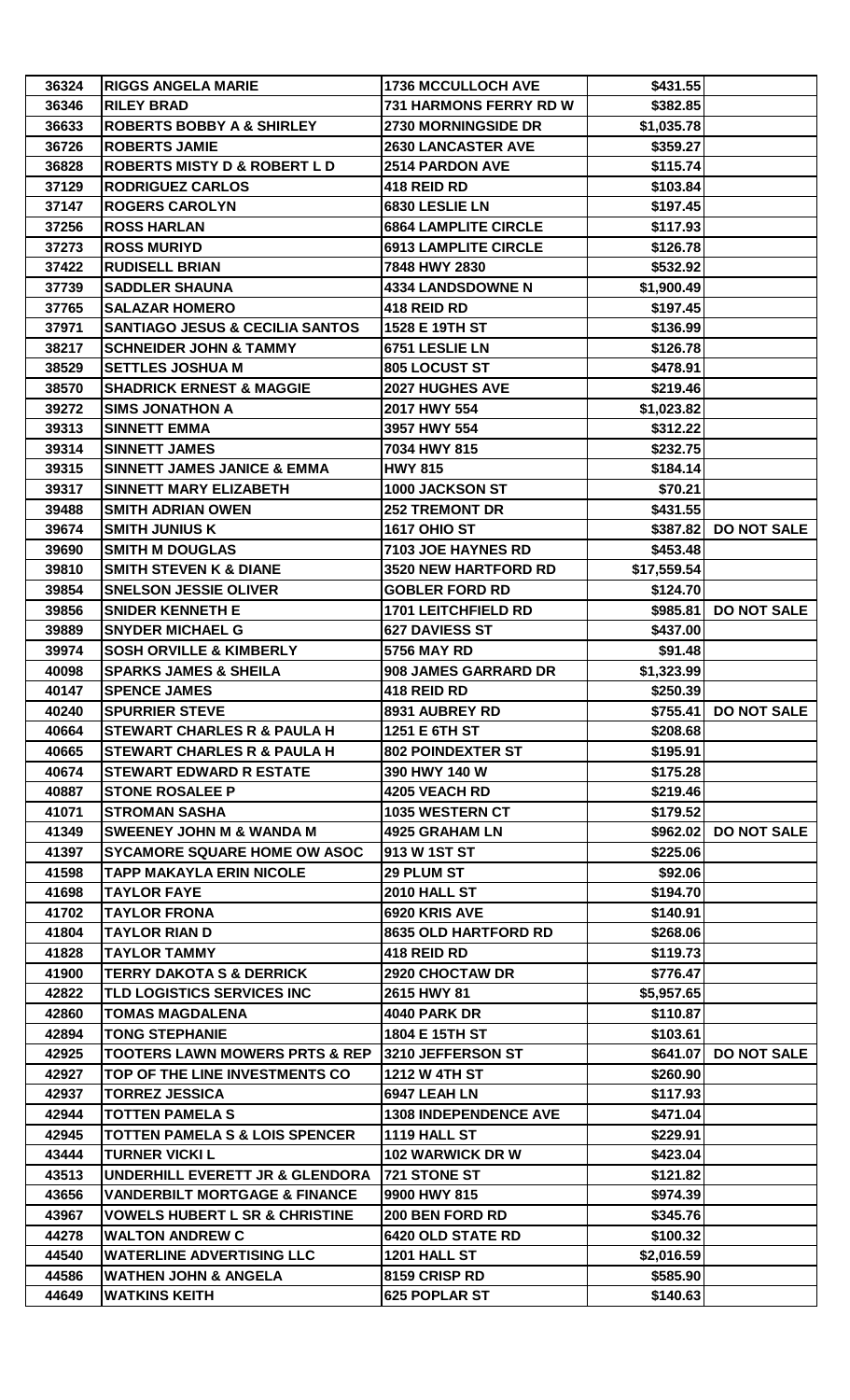| 44652                                                                                      | WATKINS LAURA E                               | <b>2523 W 8TH ST</b>                                                                  | \$327.70          | <b>DO NOT SALE</b> |
|--------------------------------------------------------------------------------------------|-----------------------------------------------|---------------------------------------------------------------------------------------|-------------------|--------------------|
| 44670                                                                                      | <b>WATSON BRENDA JUNE &amp;</b>               | <b>2004 MCCULLOCH AVE</b>                                                             | \$184.14          |                    |
| 44944                                                                                      | <b>WELCH JOSEPH</b>                           | 6923 KRIS AVE                                                                         | \$91.48           |                    |
| 45188                                                                                      | <b>WEST SIDE AUTO PARTS INC</b>               | <b>2225 LANCASTER AVE</b>                                                             | \$91.46           |                    |
| 45189                                                                                      | <b>WEST SIDE AUTO PARTS INC</b>               | <b>2221 LANCASTER AVE</b>                                                             | \$91.46           |                    |
| 45267                                                                                      | <b>WESTERFIELD TERRY W</b>                    | 941 DIXIANA DR                                                                        | \$2,677.45        |                    |
| 45431                                                                                      | <b>WHITAKER ELEANOR</b>                       | 2106 WESTVIEW DR                                                                      | \$628.91          |                    |
| 45444                                                                                      | <b>WHITAKER ROBERT M &amp; ELEANOR</b>        | <b>6577 MASONVILLE HABIT RD</b>                                                       | \$711.49          |                    |
| 45795                                                                                      | <b>WILHOITE JAMES R</b>                       | 2855 HWY 554                                                                          | \$5,733.60        |                    |
| 46043                                                                                      | <b>WILLIAMS ROGER</b>                         | 4750 WINDY HOLLOW RD                                                                  | \$323.65          |                    |
| 46175                                                                                      | <b>WILSON ARIZONA</b>                         | 6700 LESLIE LN                                                                        | \$163.87          |                    |
| 46232                                                                                      | <b>WILSON HOUSING LLC</b>                     | 726 HALL ST                                                                           | \$91.46           |                    |
| 46260                                                                                      | <b>WILSON JUSTIN K</b>                        | <b>7089 LAMPLITE CIRCLE</b>                                                           | \$109.14          |                    |
| 46677                                                                                      | <b>WOOD EURIA &amp; SHIRLEY</b>               | 505 MAPLE ST                                                                          | \$67.16           |                    |
| 46712                                                                                      | WOODARD JAMES M & TERESA B WOOD 2321 W 9TH ST |                                                                                       | \$91.46           |                    |
| 46866                                                                                      | <b>WOOTON CHARLES E SR &amp;</b>              | <b>1046 LAKESIDE GREEN</b>                                                            | \$184.14          |                    |
| 46909                                                                                      | <b>WORTHINGTON DUSTIE L &amp;</b>             | 7580 HWY 405                                                                          | \$396.04          | <b>DO NOT SALE</b> |
| 46970                                                                                      | <b>WRIGHT DOROTHY</b>                         | 921 MCGILL ST                                                                         | \$73.23           |                    |
| 46987                                                                                      | <b>WRIGHT HELEN M RESIDENCE TRUST</b>         | <b>2324 ELM ST</b>                                                                    | \$637.43          |                    |
| 47336                                                                                      | YOUNG JAMES E & BURMA G                       | <b>1122 HALIFAX DR</b>                                                                | \$1,044.31        |                    |
| 47449                                                                                      | <b>ZIEHR ALLYSON</b>                          | <b>4040 PARK DR</b>                                                                   | \$95.02           |                    |
| 47476                                                                                      | <b>ZIRKLE SIDNEY A</b>                        | 4105 HWY 764                                                                          | \$691.85          |                    |
|                                                                                            |                                               | <b>DAVIESS COUNTY DELINQUENT</b><br><b>2019 OIL PROPERTY &amp; UNMINED COAL BILLS</b> |                   |                    |
| <b>BILL#</b>                                                                               | <b>TAXPAYER NAME</b>                          | <b>MAP ID</b>                                                                         | <b>AMOUNT DUE</b> |                    |
| 201903                                                                                     | <b>ALSMAN MICHAEL</b>                         | <b>OIL PROPERTY</b>                                                                   | \$57.15           |                    |
| 201908                                                                                     | <b>ANDERSON JAY</b>                           | <b>OIL PROPERTY</b>                                                                   | \$409.57          |                    |
| 201920                                                                                     | <b>BRATTON DALLAS E</b>                       | <b>OIL PROPERTY</b>                                                                   | \$72.77           |                    |
|                                                                                            | 2019102   KEELIN JUDITH A                     | <b>OIL PROPERTY</b>                                                                   | \$59.86           |                    |
|                                                                                            | 2019111  LAST DITCH PETROLEUM LLC             | <b>OIL PROPERTY</b>                                                                   | \$222.04          |                    |
| 2019150                                                                                    | <b>PADGETT ELLEN G</b>                        | <b>OIL PROPERTY</b>                                                                   | \$57.64           |                    |
| 2019183                                                                                    | <b>ISIKES LISA MICHELLE</b>                   | <b>OIL PROPERTY</b>                                                                   | \$102.65          |                    |
| 2019216                                                                                    | <b>WEBER CHARLES E</b>                        | <b>OIL PROPERTY</b>                                                                   | \$64.20           |                    |
| 201983                                                                                     | <b>IGREEN COAL CO INC</b>                     | <b>UNMINED COAL</b>                                                                   | \$67.71           |                    |
| 201986                                                                                     | <b>UNKNOWN</b>                                | <b>UNMINED COAL</b>                                                                   | \$62.91           |                    |
| 201987                                                                                     | <b>WARREN MARTIN</b>                          | <b>UNMINED COAL</b>                                                                   | \$91.84           |                    |
|                                                                                            |                                               |                                                                                       |                   |                    |
|                                                                                            |                                               |                                                                                       |                   |                    |
| <b>DAVIESS COUNTY DELINQUENT</b><br>2020 TANGIBLE TAX BILLS - THESE BILLS ARE NOT FOR SALE |                                               |                                                                                       |                   |                    |
|                                                                                            |                                               | DRABERTY ABBRECC                                                                      |                   |                    |

| <b>BILL#</b> | <b>TAXPAYER NAME</b>                   | <b>PROPERTY ADDRESS</b>      | <b>MAP ID</b> | <b>AMOUNT DUE</b> |
|--------------|----------------------------------------|------------------------------|---------------|-------------------|
| 205          | <b>ABBOTT RAPID DX NORTH AMERICA</b>   | <b>FRINGE</b>                | 4401715       | \$848.34          |
| 206          | ABBOTT RAPID DX NORTH AMERICA          | <b>CITY</b>                  | 4000700       | \$399.67          |
| 887          | <b>ANAGAYLES BOUTIQUE LLC</b>          | 3522 PLACID PL               | 4012925       | \$60.72           |
| 10040        | <b>CUSTOM CAR STEREO INC</b>           | 201 SALEM DR                 | 4464200       | \$922.93          |
| 12961        | <b>EVERGREEN HOLDINGS GROUP LLC</b>    | <b>MULTIPLE LOCATIONS</b>    | 4097600       | \$79.27           |
| 17497        | <b>HANNAH BELLS CAFE</b>               | <b>1324 CARTER RD</b>        | 4506000       | \$91.64           |
| 20025        | <b>HOPEWELL LE E &amp; SHEILA A II</b> | 3838 BOWLDS CT               | 4511400       | \$108.46          |
| 26860        | <b>MARKS HALLMARK #6</b>               | <b>2736 FREDERICA ST</b>     | 4196200       | \$1,644.69        |
| 30998        | <b>NCR CORPORATION</b>                 | <b>VARIOUS LOCATIONS</b>     | 4213200       | \$178.20          |
| 31436        | <b>NORTHERN LEASING SYSTEMS INC</b>    | <b>VARIOUS LOCATIONS</b>     | 4228600       | \$69.60           |
| 32151        | <b>OUTCOME HEALTH</b>                  | 3110 FAIRVIEW DR             | 4581300       | \$115.76          |
| 32152        | <b>OUTCOME HEALTH</b>                  | <b>3604 WATHENS CROSSING</b> | 4581301       | \$70.29           |
| 32153        | <b>OUTCOME HEALTH</b>                  | <b>2821 NEW HARTFORD RD</b>  | 4869850       | \$85.71           |
| 41851        | <b>TAYLORS TAVERN</b>                  | <b>2509 B PARRISH AVE W</b>  | 4639365       | \$779.95          |
| 41975        | TGI FRIDAYS #1100                      | 5135 FREDERICA ST            | 4643730       | \$4,137.70        |
| 42926        | TOOTERS LAWNMOWER PARTS &              | 3210 JEFFERSON ST            | 4316850       | \$120.38          |